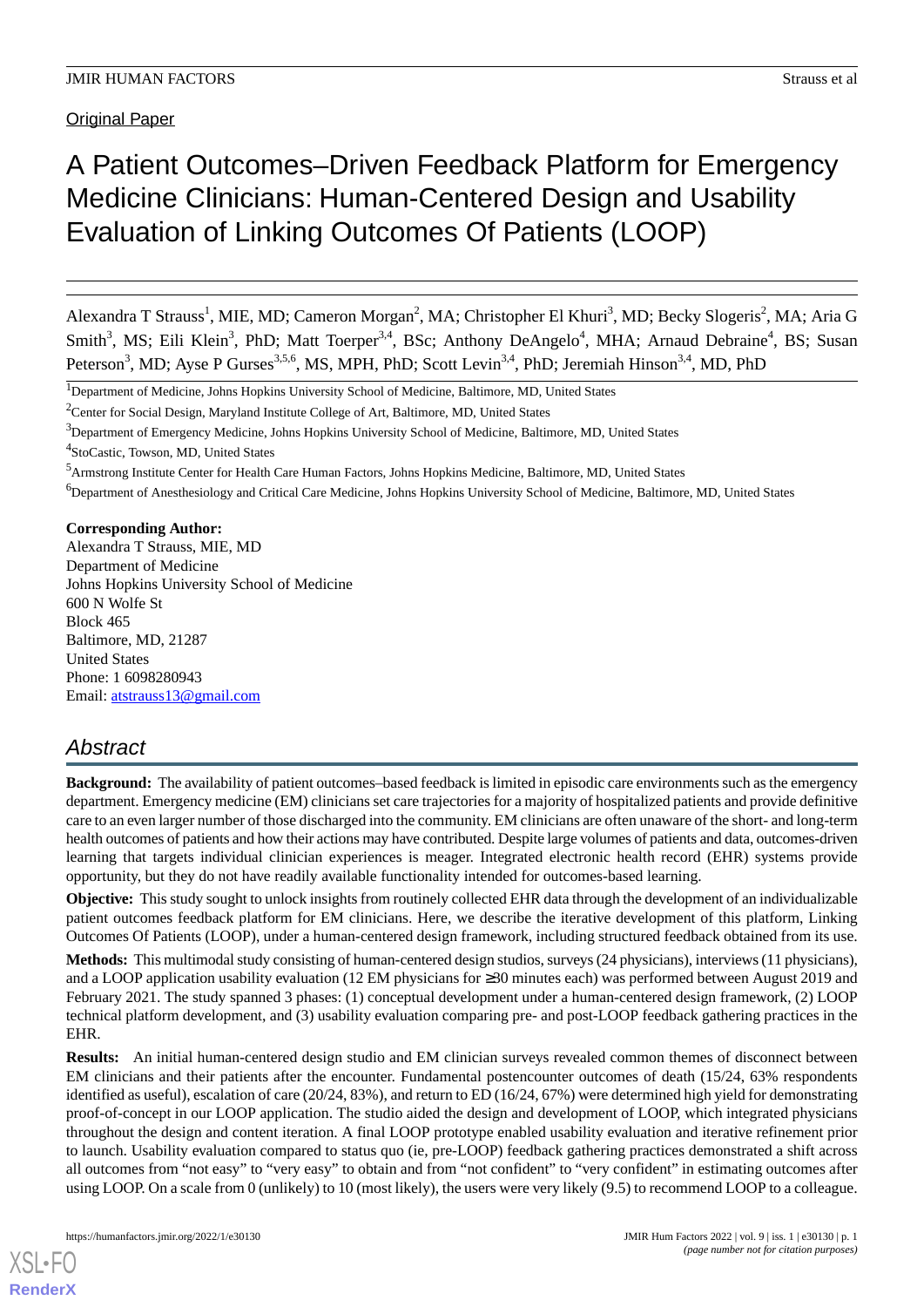**Conclusions:** This study demonstrates the potential for human-centered design of a patient outcomes–driven feedback platform for individual EM providers. We have outlined a framework for working alongside clinicians with a multidisciplined team to develop and test a tool that augments their clinical experience and enables closed-loop learning.

(JMIR Hum Factors 2022;9(1):e30130) doi: [10.2196/30130](http://dx.doi.org/10.2196/30130)

### **KEYWORDS**

emergency medicine; usability; human-centered design; health informatics; feedback; practice-based learning and improvement; emergency room; ER; platform; outcomes; closed-loop learning

# *Introduction*

Proficiency in the practice of medicine is achieved over years of rigorous training and is maintained through a lifelong commitment to practice-based learning and improvement [[1\]](#page-12-0). This is among the core competencies described by the Accreditation Council for Graduate Medical Education (ACGME) for all physician trainees and has been integrated into the Maintenance of Certification program by the American Board of Medical Specialties (ABMS) [[2](#page-12-1)[,3\]](#page-12-2). To engage in practice-based learning, clinicians must continuously assess the effectiveness of their own clinical practice [\[4\]](#page-12-3) and actively work to make improvements at the individual and system levels [[5\]](#page-12-4). Optimal experiential learning requires robust feedback mechanisms; therefore, the learner understands the real-world consequences of the actions taken and is provided the opportunity to correct course in response to suboptimal outcomes [\[6](#page-12-5)]. This type of closed-loop learning is a core component of deliberate practice and has been central to medical education since the time of William Osler [\[7](#page-12-6)]. However, the availability of outcomes-based feedback is highly variable across practice settings and medical specialties [\[8](#page-12-7),[9\]](#page-12-8) and clinicians are often unaware of how their actions affect the short- and long-term health of patients [\[10](#page-12-9)].

Emergency medicine (EM) clinicians play a pivotal role in the health care system; yet, practice in an environment makes outcomes-driven learning particularly challenging. Emergency departments (EDs) are a point of entry for acutely injured and critically ill patients and are a primary source of health care for vulnerable populations [[11\]](#page-12-10). In 2016, ED encounters exceeded 145 million in the United States alone [[12\]](#page-12-11). While making high-stakes decisions under excessive cognitive loading and time pressure [\[12](#page-12-11)[-15](#page-12-12)], EM clinicians set care trajectories for the majority of hospitalized patients and provide definitive care to an even larger number who are discharged into the community [[16\]](#page-12-13). Additionally, because of the episodic nature of emergency care, longitudinal doctor-patient relationships do not exist in the ED. Currently, there is no mechanism for delivering systematic information about post-ED encounter patient outcomes to emergency clinicians for patient outcome–based feedback [\[10](#page-12-9),[17\]](#page-12-14). Emergency clinicians recognize the value of practice-based and outcomes-informed experiential learning, and they are interested in more robust postencounter feedback systems. These systems have shown potential to decrease adverse ED events, improve team function, and further clinician professional development [\[3](#page-12-2),[6,](#page-12-5)[17](#page-12-14)[,18](#page-12-15)]. Currently, postencounter telephone calls to patients of interest and case conferences (eg, morbidity, mortality) are the most common methods used to

elicit postencounter patient outcome feedback in EM [[17](#page-12-14)]. Over the past decade, the widespread adoption of electronic health records (EHRs) has generated continuously growing pools of clinical data, including data related to post-ED encounter patient outcomes with the potential to inform clinician practice and facilitate practice-based learning [\[19](#page-12-16)[,20](#page-12-17)]. To date, this potential has not been realized.

In this study, we sought to unlock insights from routinely collected EHR data through the development of an individualizable patient outcomes–feedback platform. Here, we describe the iterative development of this platform, Linking Outcomes of Patients (LOOP), under a human-centered design (HCD) framework [\[21](#page-12-18)] and execute this through a unique collaboration between the Johns Hopkins Schools of Medicine and Engineering as well as Maryland Institute College of Art (MICA). We also report the functionality and usability of LOOP as assessed by the direct measurement of the end user clinicians' knowledge, skills, and attitudes as they interacted with and used LOOP.

# *Methods*

### **Research Team Structure and Study Population**

This mixed methods study was performed between August 2019 and February 2021 via a collaborative effort between the Center for Social Design at MICA and the Center for Data Science in Emergency Medicine (CDEM) at the Johns Hopkins University School of Medicine in Baltimore, Maryland. Our core study team comprised EM physicians, design researchers, human factors engineers, software engineers, and data analysts. This project was conducted in 3 phases: (1) conceptual development under an HCD framework, (2) technical platform development, and (3) usability evaluation. Study sites included a large quaternary academic medical center ED and a community hospital ED; all study participants were EM clinicians who practiced at one of these sites.

# **Ethics Approval**

This study was approved by our institutional review board (IRB00185078) after expedited review.

# **Phase 1: Conceptual Development Under an HCD Framework**

In the fall of 2019, we conducted an intensive 16-week HCD studio [\[21](#page-12-18)] focused on addressing the delivery of feedback to EM clinicians related to post-ED encounter patient outcomes. MICA design faculty (BS and CM) led the studio in partnership with CDEM researchers. As shown in [Figure 1](#page-2-0), our HCD studio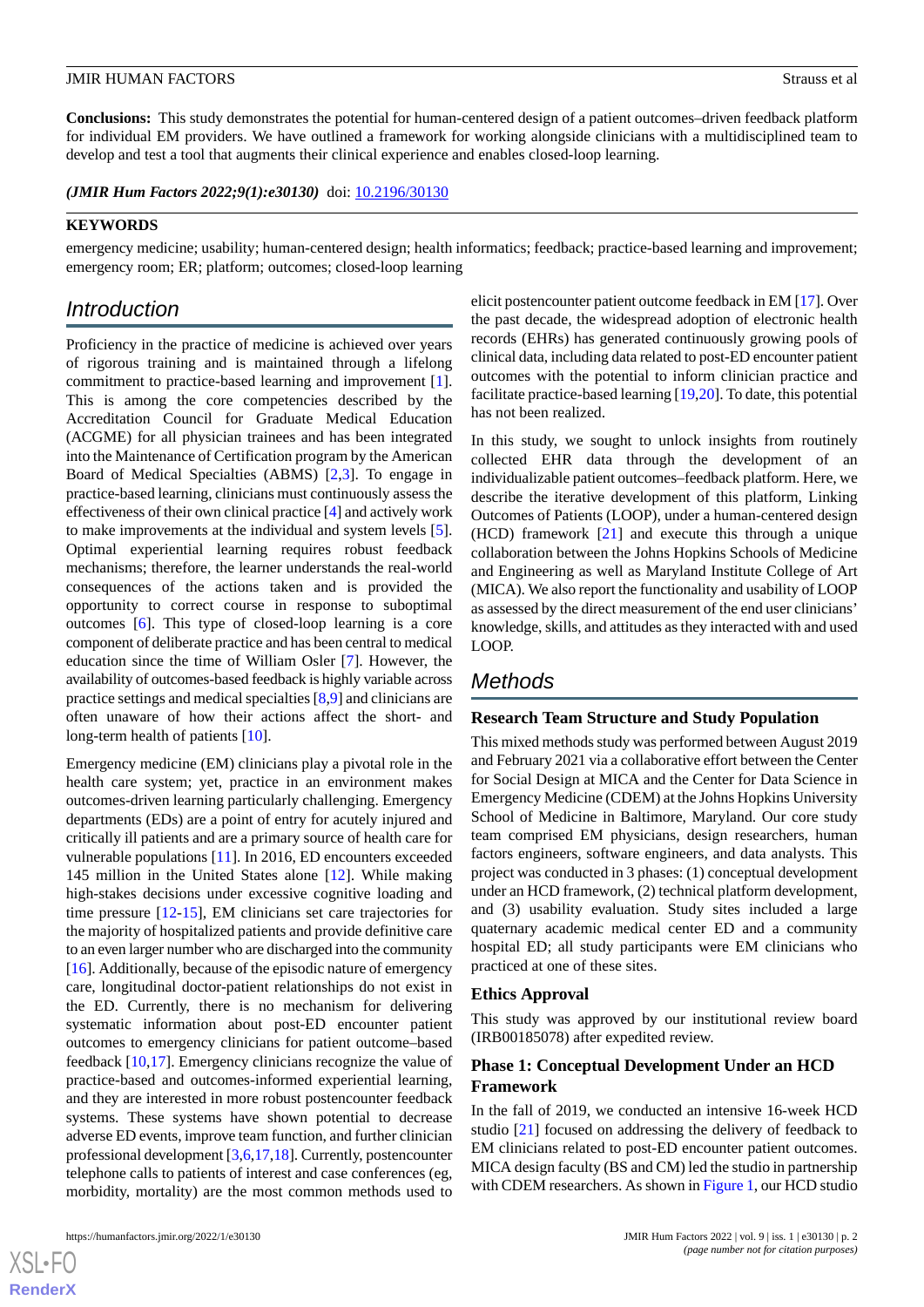consisted of 6 stages: *frame and plan, research, synthesize, ideate, prototype,* and *iterate and implement.*

First, our multidisciplinary research team conducted cocreation sessions to fine-tune the scope and objectives of the project. We then engaged in design research with end users via a mixed methods approach that included observations, semistructured interviews, and surveys of EM clinicians. Observations focused on EM clinician interactions with existing technologies, and semistructured interviews focused on current patient outcome follow-up and practice-based learning behaviors ([Table 1\)](#page-3-0). Surveys were used to assess current patient follow-up practices, identify important patient outcomes for post-ED encounter follow-up, and define ideal timeframes for outcome reporting ([Multimedia Appendix 1](#page-11-0)). Thematic analysis of research output was used to synthesize "personas," "design principles," and "opportunity areas" that would guide future HCD studio activities.

<span id="page-2-0"></span>**Figure 1.** Human-centered design methods used to develop Linking Outcomes Of Patients. CDEM: Center for Data Science in Emergency Medicine.



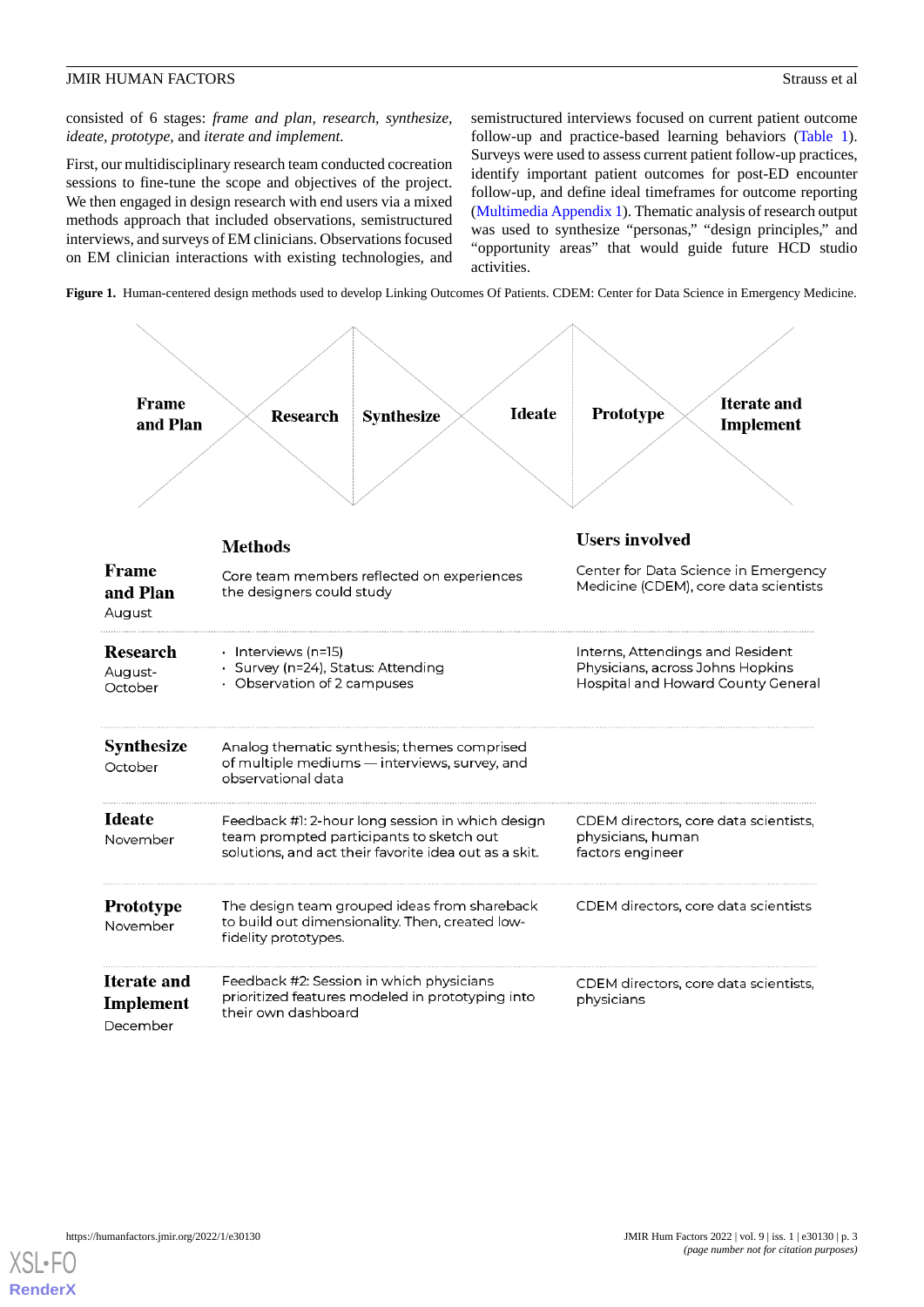<span id="page-3-0"></span>**Table 1.** Examples of high priority questions from the design research stage interview guide.

| <b>Ouestion category</b>   | Examples                                                                                                                                                                                                    |
|----------------------------|-------------------------------------------------------------------------------------------------------------------------------------------------------------------------------------------------------------|
| Rapport building           | What does a perfect day at the emergency department look like for you?                                                                                                                                      |
| <b>Stress</b>              | What things currently complicate your decision making in the emergency department? (individual, institutional,<br>environmental)                                                                            |
|                            | Optional follow up: Could you relate that back to feedback?                                                                                                                                                 |
| Feedback                   | How do you find out what happens to your patients after they leave the emergency department?                                                                                                                |
|                            | <i>Optional Follow up:</i> Why do you think you don't receive the kind of information/feedback you would like?                                                                                              |
| Design                     | What format would prefer to receive feedback on what happens to respiratory infection patients and why? (Prompt:<br>ask about how they prefer seeing info, ie, text, charts, images, video, voice messages) |
| Diagnostic/decision making | Walk me through how you develop a set of possible diagnoses and how you differentiate between them to come<br>to a final diagnosis.                                                                         |

Next, end users were reincorporated into the HCD studio through an in-person multistakeholder ideation session that also included engineers and data analysts. Previously defined *design principles* and *opportunity areas* were employed as guides, and potential solutions were generated using numerous ideation techniques (eg, brainstorming, brain dumping, sketching, storyboarding). The ideation session output was subsequently used by designers to develop a series of solution prototypes. Prototypes progressed through several levels of fidelity as designers collaborated with clinical and technical research team members to ensure that solutions were compatible with existing health information technology. Finally, designers and end users convened to develop an idealized version of the feedback tool, which incorporated features generated during the ideation and prototyping stages. *User personas* were used as a touch point to build out dimensionality for the ideal feedback tool. Attendees of these sessions also created an *experience map*, which described the envisioned end user's journey with the tool through 4 phases: learning about the tool, using the tool, owning the tool, and implementing the tool into practice.

# **Phase 2: Technical Platform Development**

# *Patient Outcome Selection*

An initial set of patient outcomes was selected for inclusion in the initial version of our tool based on end user preferences (discovered through *design research)* and feasibility of data collection and standardization. Outcomes selected were in-hospital mortality, escalation of level of care (eg, floor to intensive care unit) within 24 hours of ED departure, and return to the ED within 72 hours of discharge. These outcomes are commonly used quality measures [\[22](#page-12-19),[23\]](#page-12-20), applicable to the entire ED population, and reliably recorded in the EHR.

# *Data Capture, Normalization, and Delivery*

CDEM data analysts and engineers developed a data processing pipeline to facilitate the population of post-ED encounter patient outcomes within our feedback platform. In brief, raw EHR data were first populated within a Health Insurance Portability and Accountability Act–compliant research computing environment, where a normalization code was developed to identify and label post-ED encounter patient-level events and to attribute patient encounters to individual EM clinicians by using native EHR data fields and timestamps. The normalization code was validated via chart review by an EM clinician and data analyst.

[XSL](http://www.w3.org/Style/XSL)•FO **[RenderX](http://www.renderx.com/)**

Following validation, the normalization code was applied to daily extracts of EHR data within a reporting server, and aggregated views of normalized data were pushed to a presentation server that would power our patient feedback platform.

# *Digital Feedback Platform Design*

Working alongside EM clinicians (JH, CK, and SP) and software engineers (AGS and MT) in a co-design process, our lead design researcher (CM) transitioned the final analog prototype into a fully operational digital platform. Early digital prototypes were built using dummy data and design software that facilitated realistic end-user interaction and rapid iterative improvement (Agile methodology) [[24,](#page-12-21)[25](#page-12-22)]. User needs, including minimum information requirements, optimal outcome definitions, and data labels and data filtering capacities, were further defined within this environment. A final digital mock-up was then used as a template to develop LOOP within the clinician-facing analytic software used by our institution to ensure that our final product adhered to the principles and requirements generated through co-design and would function within our local information technology infrastructure. Throughout this process, our design researcher also worked closely with data analysts and software engineers who led the data processing pipeline development to ensure interoperability of our entire LOOP system.

# **Phase 3: Usability Evaluation**

Usability evaluation was performed by 3 members of the research team: a frontline EM physician (CK), a design researcher (CM), and a health systems engineer with a clinical background (ATS). All participants included were practicing clinicians at an ED study site; members of our study team were excluded from participation in the usability evaluation. Participants were selected using a purposive stratified sample of EM clinicians with representation from multiple end user groups based on trainee status (eg, year of residency), clinical experience (eg, trainee, advanced practice provider, and attending), and gender. After verbal consent was obtained, usability evaluation was performed virtually using an audio-video platform and the sessions were recorded.

# *Pre-LOOP Survey*

Participants first completed a brief anonymous electronic survey. The survey assessed demographics, current method(s) used for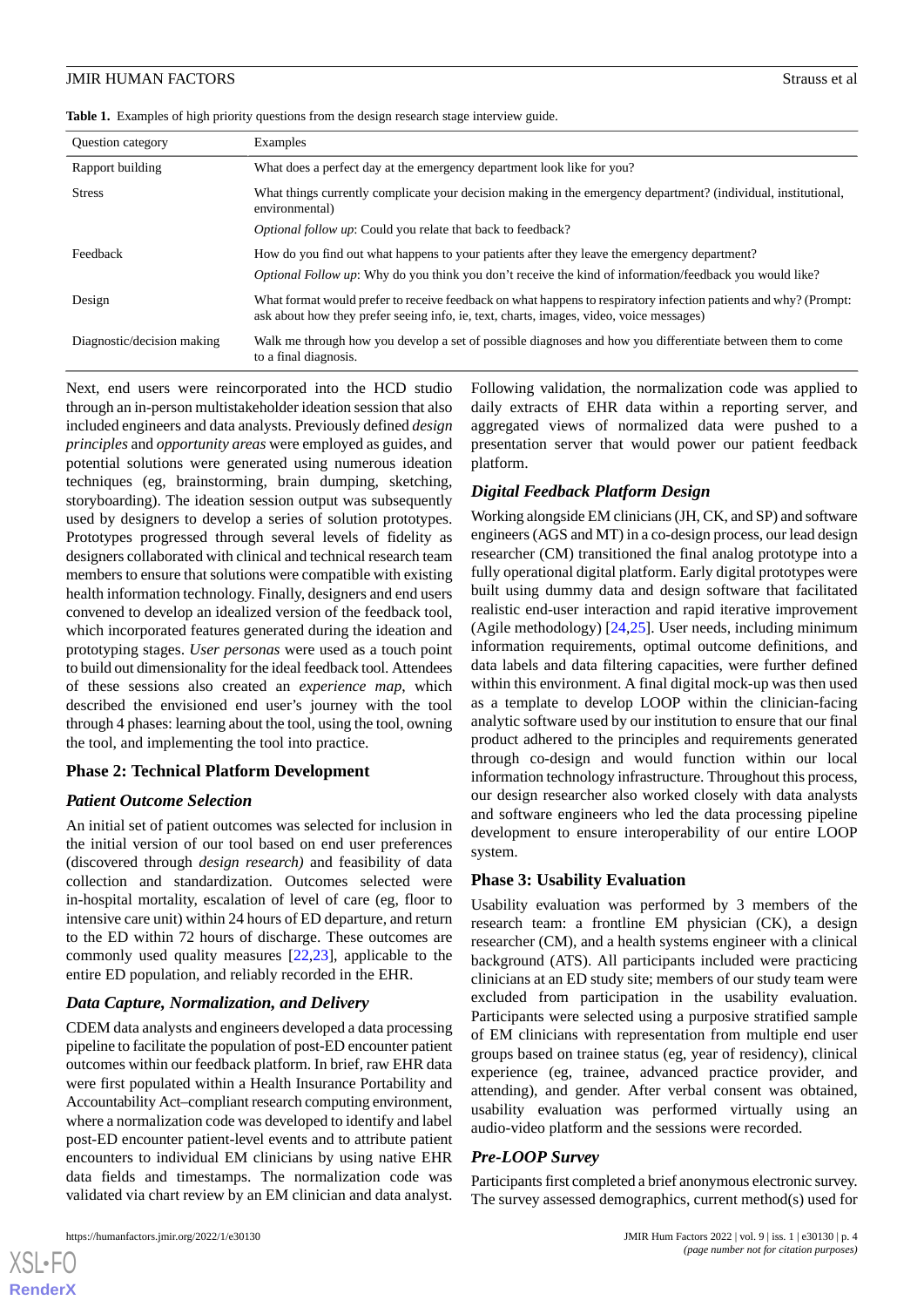patient outcomes review, baseline knowledge of patient outcomes, and attitudes about their current method(s) of review and outcomes ([Multimedia Appendix 2\)](#page-11-1). To assess knowledge as opposed to memory, participants were advised prior to the usability evaluation to bring any materials they use to track their patient outcomes and encouraged to refer to these aids to demonstrate their knowledge about their patient outcomes during the survey, which required participants to estimate the frequency of postencounter patient outcomes over several time periods. We assessed their attitudes about patient outcomes by asking about the confidence in estimates, ease of finding this information, and usefulness of knowing this information. Furthermore, we asked about their willingness to use their current method to find these outcomes, their trust in the data obtained, and whether the information collected is representative of the overall trends for all their patients.

### *Task Analysis*

We then provided participants access to LOOP and performed task analysis while they used the tool. The first set of tasks was determining the number of patients they had seen over the past 30 days who experienced each outcome of interest. Additionally, we asked users to navigate to the chart of a patient who returned within 72 hours and was admitted within our EHR. We also asked them to identify a patient who had died during their hospitalization and email the patient's information to a member of our team (to simulate informing a colleague about a patient outcome). Lastly, we asked the users to locate the list of all patients they had seen in the past 30 days and to identify a patient who was dispositioned to hospital observation. While completing these tasks, participants were asked to use the "think-aloud" method, verbalizing their thought process. Research team observers assessed usability performance metrics such as task completion time and methods of navigation and identified struggle points.

## *Post-LOOP Survey and Interview*

After using LOOP, participants were asked to complete a second survey to assess their knowledge, skills, and attitudes related to using LOOP. This survey asked the same questions as the initial survey and assessed their experience using LOOP. To assess usability of the tool, we combined and adapted the System Usability Scale [[16\]](#page-12-13), the Standardized User Experience Percentile Rank Questionnaire [[17\]](#page-12-14), and validated instruments composed of statements, and asked users to indicate their level of agreement: strongly disagree, disagree, agree, strongly agree ([Multimedia Appendix 2\)](#page-11-1). In the final step of the usability evaluation, we performed semistructured interviews to debrief with the participant about their experience with LOOP related to the perceived benefits, usefulness, and intention to use ([Textbox 1](#page-4-0)). At the end of each usability evaluation, we asked for feedback about their usability evaluation experience, and observers had the opportunity to ask follow-up questions about observations from the task analyses.

<span id="page-4-0"></span>Textbox 1. Questions from a usability evaluation semistructured interview.

- 1. Overall, how would you describe your experience with the Linking Outcomes Of Patients (LOOP)?
- 2. I know you were asked in the surveys about ease—do you find the interface easy to use? Why?
- 3. Did you find any aspects difficult? What did you expect to happen?
- 4. How do you feel about the level of information being shown in the outcomes? Do you find the information easy or difficult to digest? Why?
- 5. Was there any information you found surprising?
- 6. Do you find LOOP is more or less effective than your current method of reviewing patients? Why? About how long would you estimate you spend on your current method?
- 7. Are there other benefits you see to using this tool?
- 8. When do you see yourself using LOOP? What feature or addition that would bring you back to using LOOP?

### *Data Analysis*

After each usability evaluation session, the research team debriefed, uploaded their data to a secure team folder, and collectively summarized the performance metrics, key findings, and issues to address by comparing notes to reach consensus. Issues raised by users during testing as well their semistructured interviews were classified as either front-end (design) or back-end (data infrastructure) challenges. Additionally, issues were categorized based on benefit to the user (significant benefit/minimal benefit) and effort to address (easy, intermediate, difficult). For statistical analysis of the preusability and postusability evaluation survey results as well as task times, descriptive statistics were calculated and data were visualized using R 4.0.3 (R Core Team).

# *Results*

# **Phase 1: Conceptual Development Under an HCD Framework**

### *Frame and Plan*

Through cocreation sessions, the research team came to consensus on a well-defined focus to create a closed feedback loop with postencounter patient-based outcomes for EM providers. The team also determined the steps for accomplishing the remaining stages of the project, which will be further defined below.

### *Research and Synthesis*

The design researchers completed 18 person-hours of workflow observations across both ED sites and conducted semistructured interviews of 11 EM clinicians. Attending EM physicians,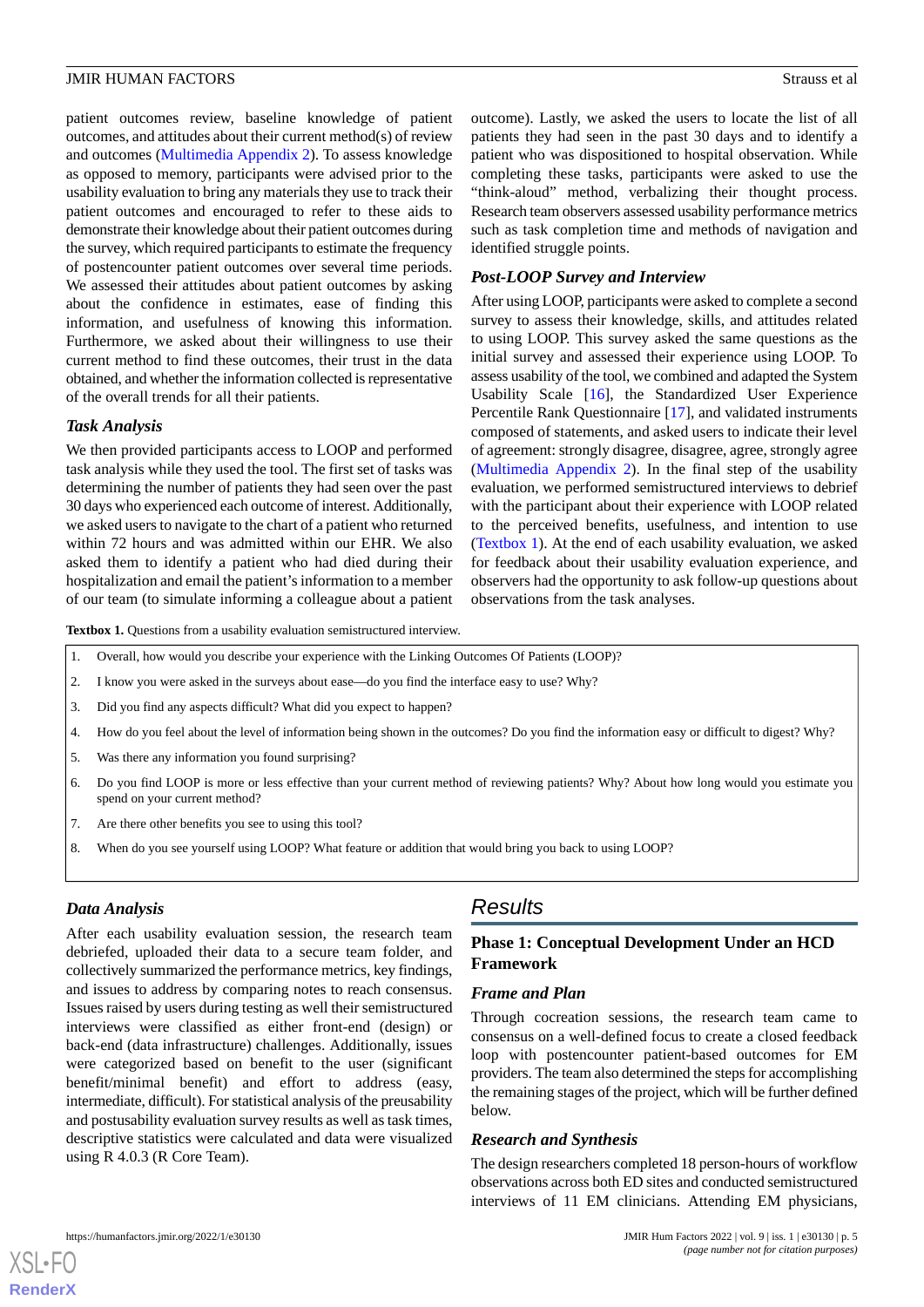resident physicians, and advanced practice providers participated in observations and interviews. Surveys were completed by 24 attending EM physicians. Several important themes emerged from observations and interviews, as detailed in [Table 2.](#page-5-0) Many EM clinicians were observed using self-devised work-around solutions to track post-ED encounter patient outcomes, including manual creation of patient lists (electronic or handwritten) to facilitate EHR review in the future and exchange of contact information with patients; others reported similar approaches during interviews. We found that EM clinicians desire information about post-ED encounter patient outcomes and see this type of feedback as important to practice-based learning. They also reported that this information is most often unavailable, and when available, is predominantly negative (ie, associated with adverse patient outcomes). Several clinicians reported that these strategies are only effective when they are time permitted, which is a continuous challenge in the ED environment.

<span id="page-5-0"></span>**Table 2.** Themes from observations and semistructured interviews during the research stage of the human-centered design studio.

| Theme                                                                                                       | Examples of observations                                                                                                                                         | Examples of interview quotations                                                                                                                                                       |
|-------------------------------------------------------------------------------------------------------------|------------------------------------------------------------------------------------------------------------------------------------------------------------------|----------------------------------------------------------------------------------------------------------------------------------------------------------------------------------------|
| Emergency Medicine clinicians value posten-<br>counter outcomes-driven feedback.                            | Physician writes down patient's phone number<br>and reports they do this when they want feed-<br>back about that patient's outcome.                              | I wish there was a way they could contact me and<br>say, 'I'm not improving, I'm going to see my primary<br>care provider.'                                                            |
|                                                                                                             | Physician gives their personal telephone num-<br>ber to older patients to enable closed-loop<br>feedback.                                                        | Post encounter feedback is crucial.                                                                                                                                                    |
|                                                                                                             |                                                                                                                                                                  | (About patient outcome follow-up)  It's sort of like<br>a vitamin that I have to take every day for my health.<br>It's something that will make me a better doctor in<br>the long run. |
| Existing systems for delivery of information<br>about patient outcomes are severely limited.                | Physician pulls out the list of patients they keep<br>track of from their pocket. Says they are only                                                             | If patients are not put on a list in (the electronic<br>health record) they disappear.                                                                                                 |
|                                                                                                             | able to track a couple of patients in each shift.                                                                                                                | The feedback (we receive) is not representative of<br>what is actually happening.                                                                                                      |
| Currently available outcomes-driven feedback                                                                | Physician reports that if something bad hap-                                                                                                                     | Feedback is limited to lawsuits and bad outcomes.                                                                                                                                      |
| is predominantly negative.                                                                                  | pens, clinicians find out from leadership.<br>Physician seems tense when discussing.                                                                             | I get feedback if someone complains or dies.                                                                                                                                           |
| Emergency Medicine clinicians use                                                                           | Physician leaves patient notes unsigned so that<br>patients' charts will remain in their electronic<br>health record workflow, forcing additional case<br>review | I call patients if I'm concerned about them.                                                                                                                                           |
| workaround solutions to obtain outcome infor-<br>mation for cases perceived as interesting or<br>high risk. |                                                                                                                                                                  | I keep a list of patients on my electronic health<br>record profile when I want to see what happened to<br>them.                                                                       |

These themes were further supported by survey results. The most frequent mode reported for learning about patient outcomes was manual EHR chart review (20 of 24 surveyed EM clinicians), followed by email (7/24), phone (5/24), and face-to-face communications (4/24) between colleagues and patients. A small proportion of EM clinicians (2/24) reported learning about outcomes "haphazardly" and during morbidity and mortality conferences, further reinforcing the idea that most feedback available to EM clinicians is negative. Three-quarters of those surveyed (18/24) preferred to receive both positive and negative feedback, while 6 preferred to receive feedback related to negative outcomes only. Most EM clinicians wanted to know if patients required escalation of care level (eg, transfer from floor to intensive care unit) shortly after admission (20/24), died during their hospitalization (15/24), had a discrepancy between diagnosis assigned at time of admission (ED diagnosis) and diagnosis assigned at hospital discharge (inpatient diagnosis) (14/24) or returned for repeat ED evaluation within a brief time window after ED discharge (16/24). Fewer surveyed clinicians (<30%) wished to be notified when patients filled ED prescriptions, visited an urgent care clinic, followed up with

primary care physicians, or had medication treatment regimens changed in the inpatient setting after ED departure.

User personas, guiding design principles, and opportunity areas were also defined using information gathered during design research activities. Six user personas that spanned age groups, learning styles, and affinities for technology were generated and used to drive iterative tool design and development and to perform internal testing of prototypes ([Figure 2\)](#page-6-0). Design principles around which all future design and development activities would revolve included (1) recognition and demonstration of value for the clinician's practice, (2) capturing curiosity and encouraging action through knowledge building, (3) prioritization of clear and simple information delivery, and (4) maintenance of flexibility to respond to end user clinicians' needs and preference as they arise throughout the co-design process. Finally, the 4 primary opportunity areas identified for meaningful impact were (1) provision of balanced positive and negative feedback, (2) provision of feedback in a format that allows for improvement of decision-making without overwhelming clinicians, (3) provision of both population-level and patient-level outcome data, and (4) creation of a platform that is customizable at the individual clinician level.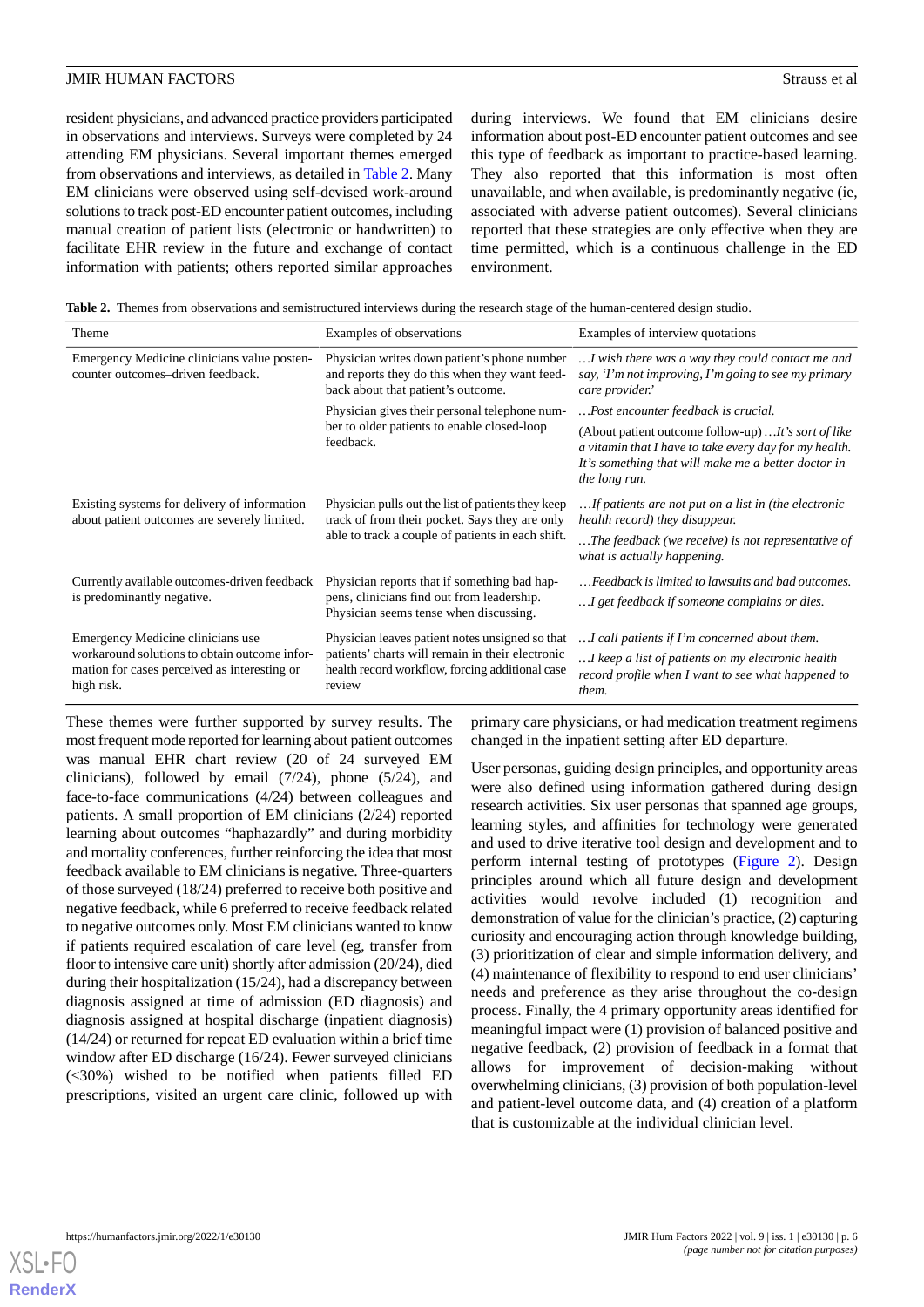<span id="page-6-0"></span>Figure 2. Six user personas generated during human-centered design studios and used to drive tool development and to perform internal prototype testing.



### **Digital Danni**

Needs: Digitized systems

Bright Spots: Tech-savvv. Learns things fast, Eager and excited

Sore Spots: May seem impersonal or detached, May seem less social

### **Busy Billie**

Needs: To be organized, Quick and simple add-ons

Bright Spots: Multitasker, Organized, Good time management, Experienced

Sore Spots: Seems rushed. Feels overwhelmed

## **Analogue Aubrey**

Needs: Conversational learning, Hands-on experience

Bright Spots: Personalized, Patient, Empathetic

Sore Spots: Slow tech learner, Less adaptable

# *Ideation, Prototyping, and Iteration*

<span id="page-6-1"></span>During our multistakeholder ideation session, designers collaborated with engineers, data specialists, and end user EM clinicians to translate the *themes, opportunity areas,* and *design principles* above into a set of target *design features* that would guide analog prototyping of our tool. Design features that emerged from this session are shown in [Table 3.](#page-6-1) Each participating EM clinician was then assigned a clinician *user*





# **Accepting Ali**

Needs: Set protocols and rules

Bright Spots: Goes with the flow, Easy to adjust, Accommodating, Friendly and pleasant

Sore Spots: Monotonous



**Eager Ev** Needs: Well-designed products

Bright Spots: Creative, Passionate, Always open to change, Curious, Explorer

Sore Spots: Seems pushy to others. Impatient



# **Decisive Dakota**

Needs: Like Stats and Figures, More from EPIC

Bright Spots: Making tough decisions, Attentive to detail

Sore Spots: Less likely to second quess diagnosis. Less accepting of feedback

*persona*, and a 2D sketch representation (first prototype) of a feedback platform was generated for that persona (see [Figure](#page-7-0) [3](#page-7-0) for a representative example). Although all design features were represented across the user-generated prototypes, only *comprehensive patient lists*, *data tagging,* and *EHR interoperability* were observed in all prototypes. Over several additional weeks, designers analyzed user prototypes and developed a final analog prototype that included as many design features as possible through iteration.

**Table 3.** Design requirements established during ideation and prototyping phases of our human-centered design studio.

| Design features                           | Purpose                                                                       |
|-------------------------------------------|-------------------------------------------------------------------------------|
| Comprehensive lists                       | Allows users to find information of all the patients they have cared for      |
| Electronic health record interoperability | Allows users to transition between platform and patient's clinical chart      |
| Data tagging                              | Gives users the power to drill down through the use of data labels/tags       |
| Pin a patient                             | Allows users to prioritize patients of interest for future review             |
| Glow moments                              | Allows other users to appreciate the work of fellow clinicians                |
| Task timer                                | Allows a user to customize their experience based on time availability        |
| Home/hospital toggle                      | Limits visibility of protected health information outside of hospital setting |
| Patient timeline                          | Allows users to see a patient's journey after their care                      |
| Notification/reminder                     | Allows users to set an alarm to review outcomes                               |



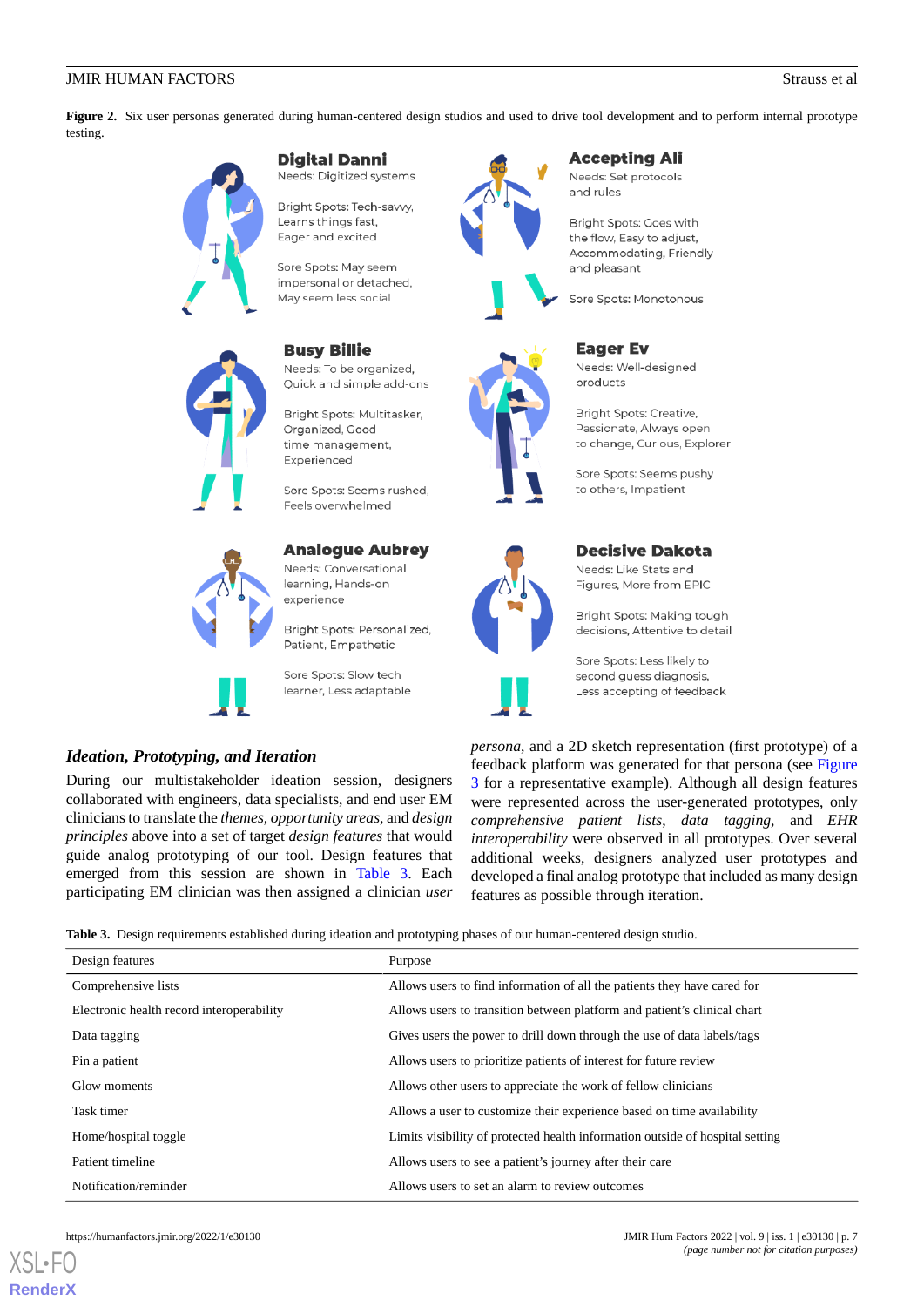<span id="page-7-0"></span>**Figure 3.** Evolution of Linking Outcomes Of Patients from human-centered design studios going from (A) physician prototypes to the (B) final version used in the usability evaluation. EHR: electronic health record; LOOP: Linking Outcomes Of Patients.



# **Phase 2: Technical Platform Development**

As shown in [Figure 3,](#page-7-0) analog prototypes were transitioned to a digital feedback platform in a stepwise fashion. The first digital versions of LOOP were developed using design software that was not connected to real-time data flows. Earliest version ([Figure 3](#page-7-0)A) development focused on incorporation of design features defined during phase 1 ideation, while later versions focused on establishing dimensionality that would facilitate attribution of patients to individual clinicians and allow for data sorting and filtering by time and outcome ([Figure 3](#page-7-0)A). Finally, the digital platform was translated into analytic software used by our health care system [\(Figure 3A](#page-7-0)) and optimized to accept real-time feeds of normalized EHR data. End user EM clinicians, engineers, and data analysts were included at every stage of digital development. Engineers and data analysts ensured the

platform was technically feasible, while end users ensured it was functional and maintained consistency with the themes and design principles generated during our HCD studio. Most design features that were incorporated into early end user protypes ([Table 3\)](#page-6-1) were included in the final version of LOOP, including *comprehensive lists*, *EHR interoperabilit*y, *data tagging,* and *home/hospital toggle* [\(Figure 3](#page-7-0)B). Other features, including *pin a patient*, *task timer,* and *notification reminder*, were not included as explicit features of the final platform, but tasks associated with these features were possible to perform within the platform using other mechanisms. Others, including *glow moments* and *patient timeline,* were not included in the final platform owing to technical limitations, but they are features that we will seek to incorporate in future versions.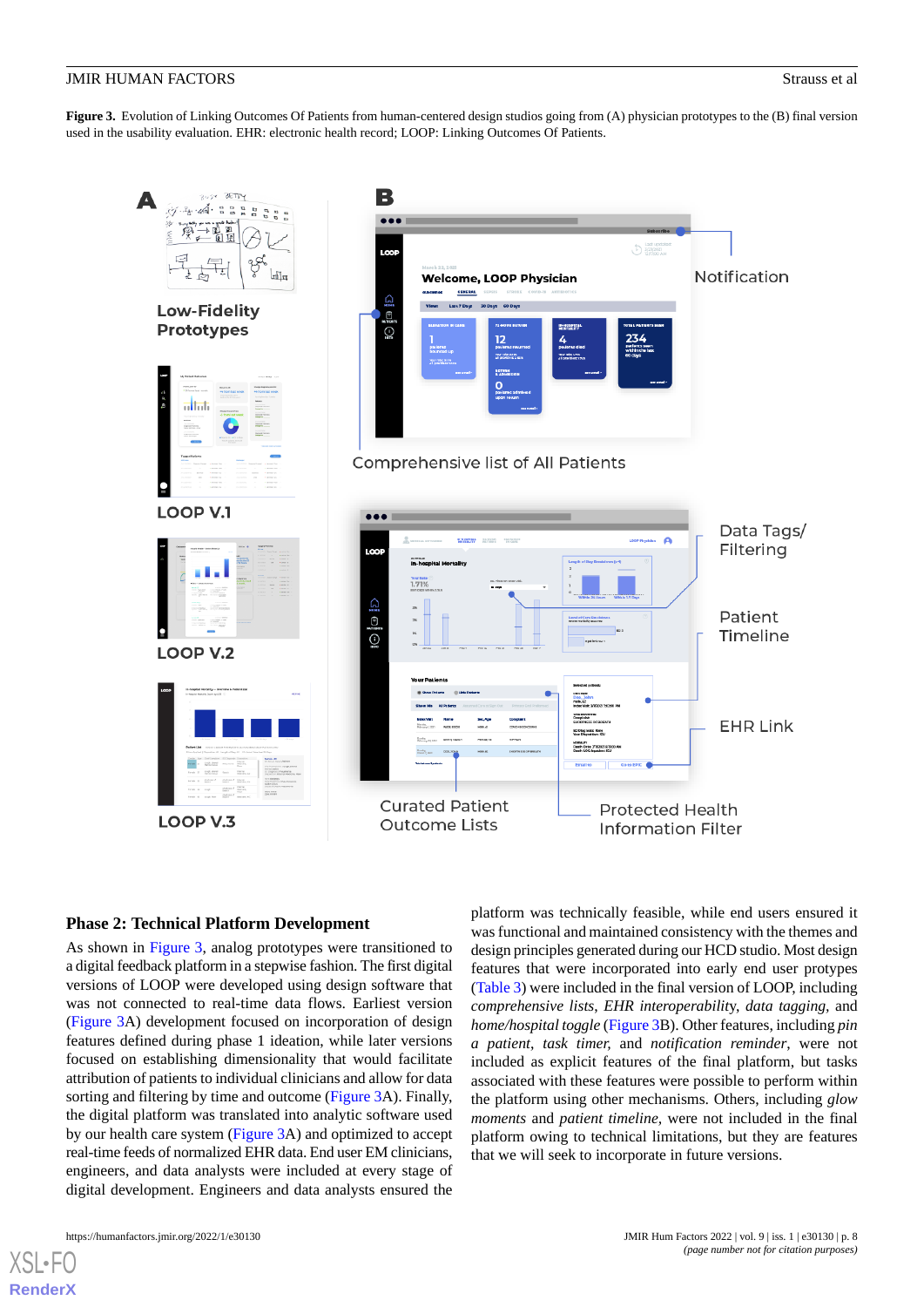### **Phase 3: Usability Evaluation**

For usability evaluation, our study population included 12 EM providers and 6 (50%) were women. There were 3 (25%) attending physicians, 7 (58%) resident physicians, and 2 (17%) advanced practice providers. The median age was 33.5 (IQR 28-38.3) years. Usability evaluation sessions ranged from 30 to 45 minutes in duration.

# *Pre-LOOP Survey*

When asked about their current method for identifying outcomes for their patients, the median time spent per week to follow-up on patient outcomes was 1.5 (range 0.5-3.5) hours. Of the 12 EM providers, 9 (75%) that described their current method is manually adding each patient to custom-made lists within the EHR; 2 (17%) stated they make handwritten lists of their patients, and 1 (8%) had no method for tracking patient outcomes. Participant attitudes about their current method for determining the outcomes for their patients indicated there was room for improvement. When asked their level of agreement to the statement "I am likely/willing to review my patients using my current method," 11 (92%) users either "strongly disagreed" or "disagreed;" 8 (67%) users disagreed with the statement "I trust the data I am able to find on my patients using my current method." Most users (9/12, 75%) "agreed" or "strongly agreed" that the data gathered using their current method were representative of the overall trends for all their patients. [Figure](#page-8-0) [4](#page-8-0) shows participant attitudes about the usefulness of access to outcomes. Most users reported that being able to access all 3 outcomes was "very useful" at the individual patient level and for all their patients.

<span id="page-8-0"></span>**Figure 4.** Participant attitudes about usefulness of access to outcomes at individual patient level and across all their patients.



# *Task Analysis*

The task analysis of the participants using LOOP to find all 3 outcomes for their patients from the last 30 days was completed in a median of 1.09 (range 0.7-4.3) minutes. The median time to complete all 3 special function tasks (eg, navigating to the electronic record from LOOP, emailing patient information to a colleague, navigating filter features of LOOP) was 6.9 (range 1.7-12.2) minutes. Examples of important observations during this task analysis were (1) the user spent time interpreting a graph instead of noticing the summarizing number somewhere else on the screen and (2) data display errors.

# *Post-LOOP Survey and Interview*

Post-LOOP survey completion time was a median of 1.8 (range 1.1-2.7) minutes. Participants' knowledge of the number of patients that experienced each outcome was different from observed outcomes in LOOP (Figure S1 in [Multimedia](#page-11-2) [Appendix 3](#page-11-2)). Participants underestimated the number of patients

[XSL](http://www.w3.org/Style/XSL)•FO **[RenderX](http://www.renderx.com/)**

who died in hospital but overestimated the number who required an escalation of care outcome. Of note, 1 participant was excluded owing to nonresponse on the initial survey (Figure S2 in [Multimedia Appendix 4\)](#page-11-3). The participants' attitudes about their estimates of each patient outcome over the past 30 days improved after using LOOP (Figure S2 in [Multimedia Appendix](#page-11-3) [4\)](#page-11-3). Of note, 1 participant was removed from the analysis for only the question "How easy is it for you to determine this outcome for all your patients?" for all 3 outcomes owing to nonresponse on the post-LOOP survey. For all 3 outcomes, the users shifted from feeling the outcomes were "not easy" to determine at the individual and cumulative patient levels to feeling it was "very easy" after using LOOP. Additionally, they changed from feeling "not confident" and "somewhat confident" about their estimates to overall "very confident" after using LOOP. Participant attitudes about LOOP were overall favorable ([Figure 5](#page-9-0)). On a scale from 0 (unlikely) to 10 (most likely), the users were likely to recommend (score=9.5) LOOP to a colleague. The semistructured interview to debrief with the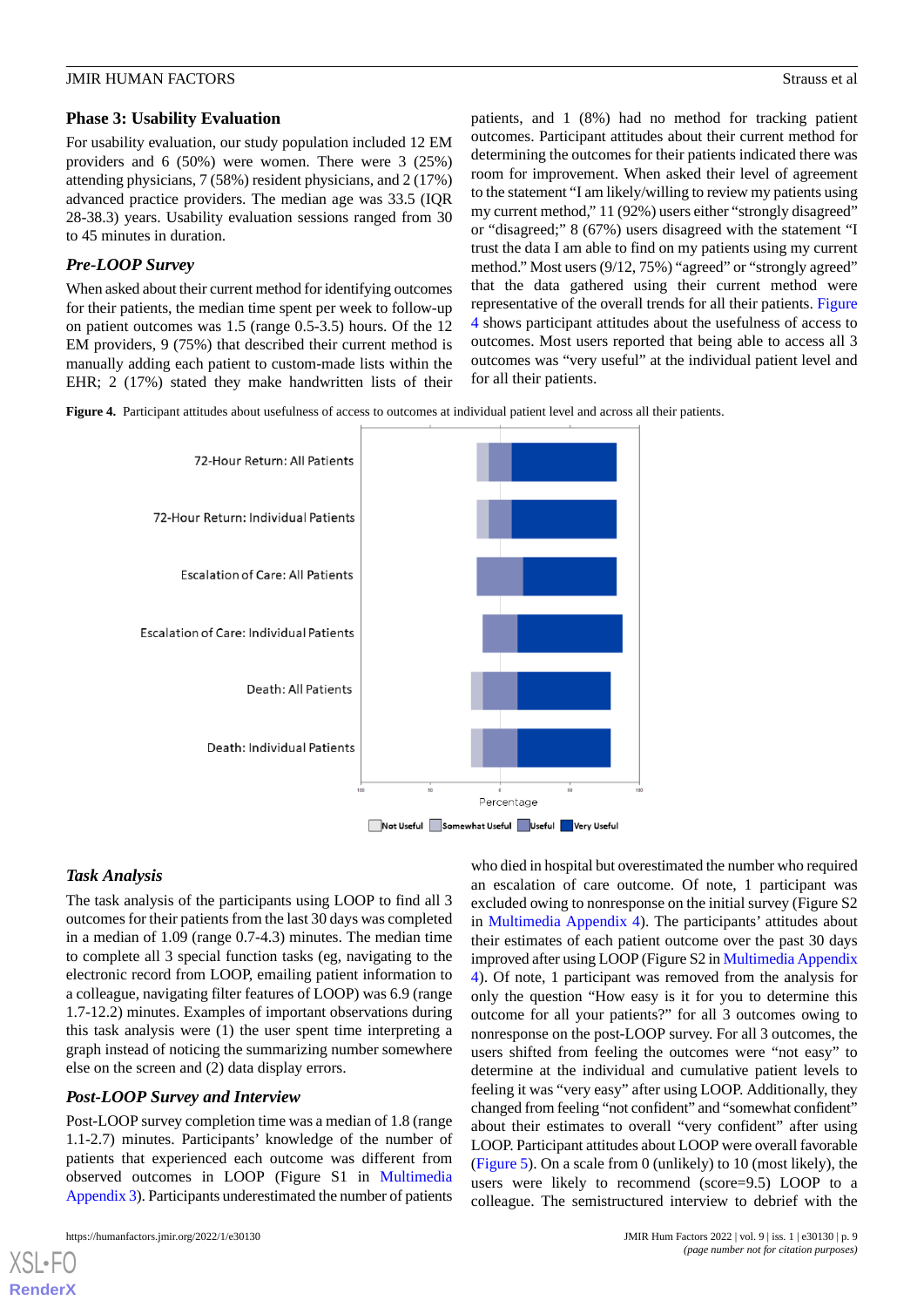users about their LOOP experience helped further inform our understanding of their perceptions about LOOP. The users identified several benefits about LOOP, such as access to data on patients you would not have originally had the time or foresight to follow up on later. One user described LOOP as "much more systematic" than their current methods. Importantly, trainees identified the opportunity to use LOOP as an educational tool that facilitates discussion with their attendings about prior cases with surprising outcomes. A user commented that LOOP is a "fantastic learning tool to make you a better

clinician." Regarding the issues identified, the constructive feedback received was helpful and could be addressed. Many concerns centered around harmonizing the visual layout with the functionality on the main page as well as across the platform (eg, connecting summary numbers with the corresponding patient lists). Another issue was improving the defaults and layouts of filtered lists; therefore, the interaction was more intuitive. The ability to discuss with the users while having the tool in front of them to demonstrate the concerns and possible improvements was highly informative.

<span id="page-9-0"></span>**Figure 5.** Participant attitudes about Linking Outcomes Of Patients. LOOP: Linking Outcomes Of Patients.



# *Discussion*

[XSL](http://www.w3.org/Style/XSL)•FO **[RenderX](http://www.renderx.com/)**

# **Principal Results**

Leveraging previously underutilized EHR data, LOOP was designed and developed to enable systematic delivery of

personalized patient outcomes feedback to EM clinicians. The platform allows EM clinicians to (1) quickly review post-ED encounter outcomes at the individual patient level, (2) see outcomes for all patients in their census, and (3) customize views of data based on user preference. Our usability evaluation showed the tool is easy to use and that information presented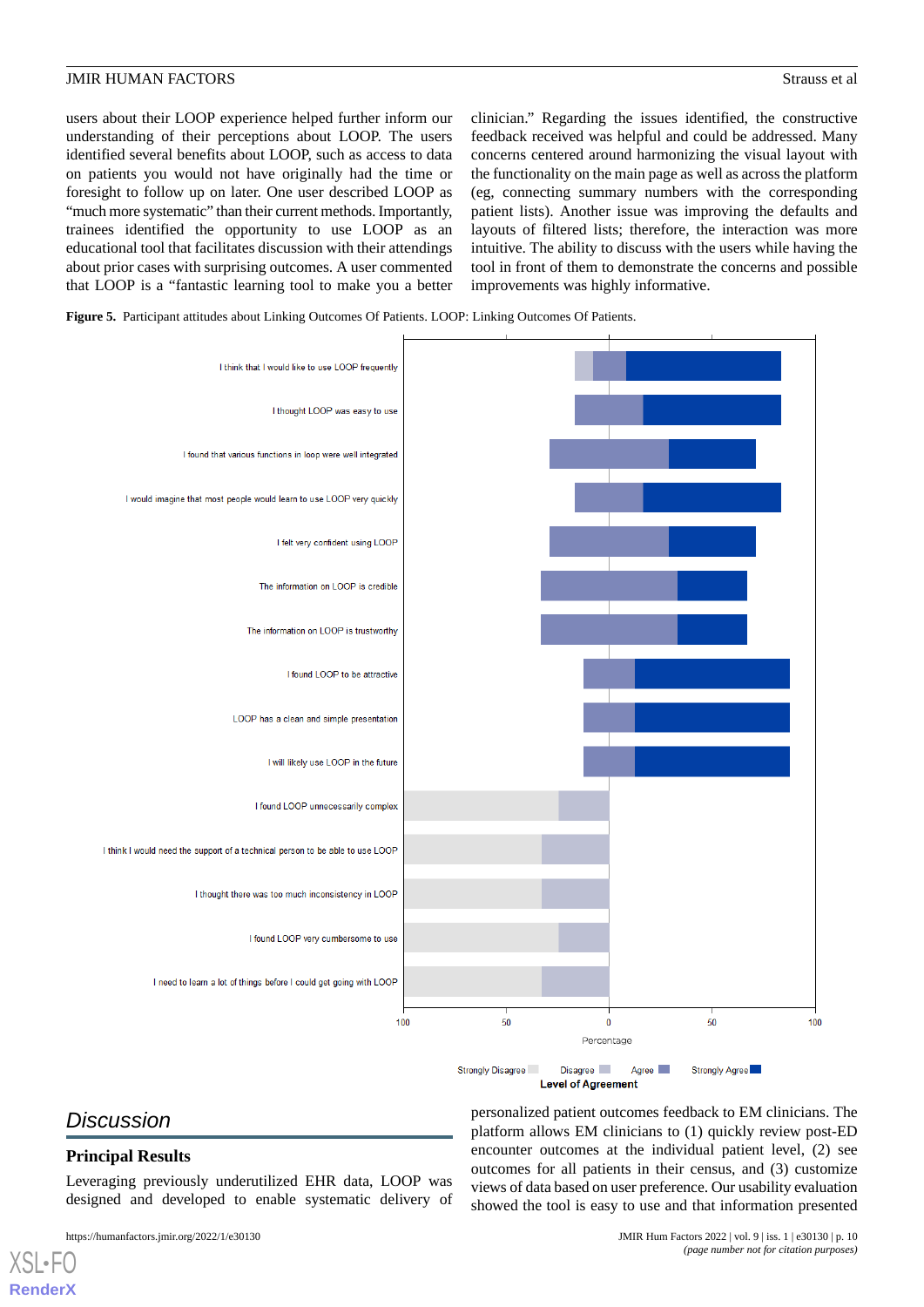within LOOP is viewed as valuable and reliable by end users. The usability evaluation also revealed that information delivered within LOOP is not currently known by EM clinicians. Our team's creation of a tool that is both useful and usable was enabled by a process centered on HCD principles and by a commitment to incorporation of end users at every stage of design and development. Although the version of LOOP reported here includes a selected set of outcomes only (in-hospital mortality, inpatient level of care escalations, and return ED visits), the tool was designed with flexibility to allow for ongoing rapid integration of additional outcomes based on user feedback and clinical need.

#### **Comparison With Prior Work**

Absence of patient outcomes feedback in EM is well-documented as is recognition of the importance of this information and a desire to receive it among EM clinicians [[6](#page-12-5)[,10](#page-12-9),[17](#page-12-14)[,26](#page-12-23)]. Detailed information related to patient outcomes is routinely collected and stored within the EHR data infrastructure; opportunity exists to enable practice-based learning and improvement through standardization and delivery of this information to clinicians [\[19](#page-12-16),[20\]](#page-12-17). However, most efforts to provide patient outcomes feedback in EM have relied on analog and nonsystematic approaches such as manual creation of patient follow-up lists or telephone calls to patients by clinicians [[18](#page-12-15)[,27](#page-12-24)-[29\]](#page-13-0). These approaches are labor-intensive and time-consuming. They also have the potential to promote cognitive bias. When tasked with selecting patients for follow-up themselves, clinicians often focus on cases they already perceived as challenging or at the highest risk for adverse outcome [[30](#page-13-1)[,31](#page-13-2)]. The automated and comprehensive method of data delivery used by LOOP ensures that clinicians receive robust unbiased outcome data, including information that is unexpected and not discoverable using previously described methods. Exposure of these outcomes is important for both early career and seasoned clinicians because unexpected events uncover unconscious deficits and present opportunities to improve competence and increase the quality and safety of care delivered [\[18](#page-12-15),[32-](#page-13-3)[34\]](#page-13-4).

Prior efforts to harness EHR data for EM practice improvement have focused on the development of dashboards to guide ED operations management or to enhance real-time display of patient data during the ED encounter [\[35](#page-13-5)[-37\]](#page-13-6). To our knowledge, LOOP is the first tool that translates EHR data into post-ED encounter patient outcomes feedback for individual EM clinicians. The systematic delivery of these data by LOOP facilitates deliberate practice in EM, a process whereby expertise can be developed through repeated action and skills improvement, driven by continual feedback and reassessment [[7,](#page-12-6)[38](#page-13-7)[,39](#page-13-8)]. Such practice-based learning is critical to the personal and professional development of clinicians and is mandated by both the ACGME and ABMS [[2,](#page-12-1)[3](#page-12-2)]. The generation and automation of personalized EHR data flows to fill outcome knowledge gaps is a significant step forward for experiential learning in EM. It also represents a step toward more meaningful use of the EHR and development of a learning health care system, which are both the major goals for our nation's health care system [\[40](#page-13-9)].

 $XSI - F($ **[RenderX](http://www.renderx.com/)**

#### **Pragmatic Usability Evaluation**

While the potential value of information delivered by LOOP is clear, its real-world utility is dependent on end-user acceptance and long-term adoption. User interface and information display greatly impact whether a tool is adopted by the user [[41\]](#page-13-10). Activities associated with our HCD studio revealed high variation among potential users of LOOP (EM clinicians) with respect to clinical experience, experience and comfort with technology, current practice-based learning behaviors, and desired patient outcomes feedback—all of which were considered during our HCD process. We used a robust and pragmatic approach to assessment that allowed for evaluation of LOOP in a near real-world setting. Our assessment, grounded by the knowledge, skills, and attitudes framework [\[42](#page-13-11)], included direct observation and task analysis as users interacted with the tool to find information about real patient encounters, surveys that included standard usability questions and assessed knowledge and attitudes that allowed for comparison with current practices, and semistructured interviews that further explored these topics. We also performed this assessment among a diverse and representative group of end users. Our findings were almost exclusively positive.

### **Human-Centered Design (HCD)**

Our commitment to the use of HCD methods at every stage of this project was critical to its success. The incorporation of user input into the development of information technology platforms is now considered essential in health care [[43\]](#page-13-12). Previously reported clinician user involvement in similar projects is variable, with some groups limiting their involvement to ideation, implementation, or testing phases only [\[36](#page-13-13),[37](#page-13-6)[,44](#page-13-14)]. To our knowledge, the HCD methodology used here is among the most intentional and extensive of those reported to date. This approach was enabled by our multidisciplinary team structure. Longitudinal collaboration between clinician-scientists, engineers, and designers allowed for interpretation of end user contributions through multiple lenses and ensured that the final product of our work was a well-rounded representation of user-generated specifications. We believe this increased end user trust in the final product and will translate to higher rates of adoption in clinical practice. The results of our usability evaluation suggest this is true.

#### **Limitations**

This study has several limitations. First, the study was performed within a single health care system, which may limit its generalizability. However, our incorporation of end user EM clinicians throughout design, development, and evaluation activities from varied practice settings (urban academic and suburban community) and levels of training (attending EM physicians, resident physicians, advanced practice providers) minimizes this limitation. In addition, our HCD focus and technical approach to EHR data normalization and presentation are both reproducible and generalizable. Feedback platforms that integrate the needs and wants of clinical staff could be generated by other groups using a similar methodological approach. Second, our usability evaluation was performed in a relatively small sample of EM clinicians. This limitation was minimized through inclusion of a diverse and representative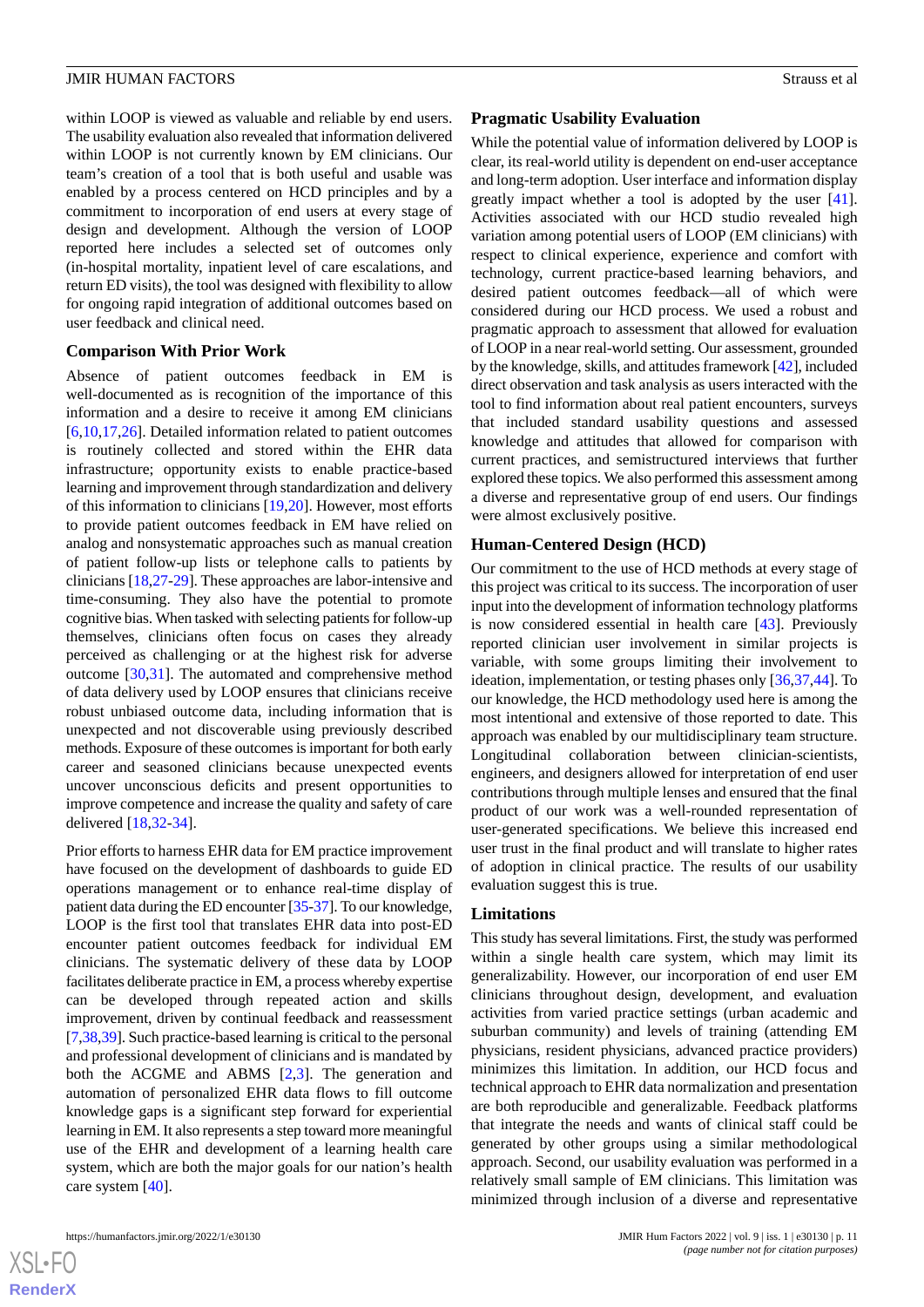user group and by inclusion of various qualitative assessment techniques, which included surveys, direct observations, and semistructured interviews. Our sample size was consistent with those previously reported by others and sufficient to reach thematic saturation using these methods [\[45](#page-13-15),[46\]](#page-13-16). Finally, this study did not evaluate long-term adoption rates or the effectiveness of LOOP for clinical practice improvement. These are both important ongoing research objectives of our team. LOOP is currently in use across multiple EDs, and data collection to facilitate study of these questions is underway.

# **Conclusions**

This study demonstrates the potential of HCD in EM and the power of EHR data to augment practice-based learning in episodic care environments. We have outlined a framework for working alongside end-user EM clinicians to develop and test a tool that augments their clinical experience and exposes previously unavailable information to create a closed-loop feedback-driven learning platform. Future objectives include incorporation of additional patient outcomes into LOOP, measurement of long-term adoption rates, and impacts of patient outcomes feedback provided by LOOP on clinical practice.

## **Acknowledgments**

This work was supported by grant R18 HS026640-02 (JH and SL) from the Agency for Healthcare Research and Quality (AHRQ), US Department of Health and Human Services. The authors are solely responsible for this document's contents, findings, and conclusions, which do not necessarily represent the views of AHRQ. Contributions to this project by members of the digital health company StoCastic (AdA and AD) were supported by grant R18 HS026640-02. We thank all participants in the Connected Emergency Care Patient Safety Learning Lab for their involvement. We also thank Maryland Institute College of Art (MICA)'s codirector of the Center for Social Design, Lee Davis, and MICA's graduate students involved with the design studio: Kadija Hart, Vidisha Agarwalla, Harley French, Sasha Avrutina, Ayangbe Mannen, Eesha Patne, and Eunsoo Kim.

# **Authors' Contributions**

All authors contributed to the editing and final approval of this manuscript. ATS, CM, CEK, BS, SL, and JH contributed to data collection. ATS, CM, CEK, BS, AGS, EK, MT, SL, and JH contributed to data analysis.

## **Conflicts of Interest**

<span id="page-11-0"></span>JH serves as StoCastic's Chief Medical Officer and SL serves as StoCastic's Chief Technical Officer; both own equity in StoCastic. This arrangement has been reviewed and approved by the Johns Hopkins University in accordance with its conflict of interest policies. AdA and AD, members of the digital health company StoCastic, also contributed to this project. The other authors do not have any other conflicts of interest.

# **Multimedia Appendix 1**

<span id="page-11-1"></span>Survey deployed as part of the human-centered design studio. The survey helped provide more specific data around what outcomes physicians wanted after the encounter for admitted and discharged patients. [[PDF File \(Adobe PDF File\), 68 KB](https://jmir.org/api/download?alt_name=humanfactors_v9i1e30130_app1.pdf&filename=2be49653e7d7e855f70a77ee396166e6.pdf)-[Multimedia Appendix 1\]](https://jmir.org/api/download?alt_name=humanfactors_v9i1e30130_app1.pdf&filename=2be49653e7d7e855f70a77ee396166e6.pdf)

# **Multimedia Appendix 2**

<span id="page-11-2"></span>Usability evaluation surveys collecting demographic information, assessing current practice, and capturing pre– and post–Linking Outcomes Of Patients perceptions about their patient outcomes. The post–Linking Outcomes Of Patients survey also specifically addressed their experience with Linking Outcomes Of Patients. [[DOCX File , 32 KB](https://jmir.org/api/download?alt_name=humanfactors_v9i1e30130_app2.docx&filename=ff706e91fed2e684445f299985099028.docx)-[Multimedia Appendix 2\]](https://jmir.org/api/download?alt_name=humanfactors_v9i1e30130_app2.docx&filename=ff706e91fed2e684445f299985099028.docx)

# <span id="page-11-3"></span>**Multimedia Appendix 3**

Participant knowledge about patient outcomes such as (A) in-hospital mortality, (B) escalation of level of care, and (C) return to the emergency department. There were 12 participants, but one is not applicable owing to no response. [PNG File, 68 KB-Multimedia Appendix 3]

# **Multimedia Appendix 4**

Participant attitudes about their estimates of pre–Linking Outcomes Of Patients and post–Linking Outcomes Of Patients for patients with each outcome. Three questions were asked for each outcome in the presurvey and postsurvey: 1. How easy is it for you to determine for all your patients? 2. How easy is it for you to determine for an individual patient? 3. How confident are you? [[PNG File , 22 KB-Multimedia Appendix 4](https://jmir.org/api/download?alt_name=humanfactors_v9i1e30130_app4.png&filename=edae61663a601372489f43e9665f327c.png)]

### **References**

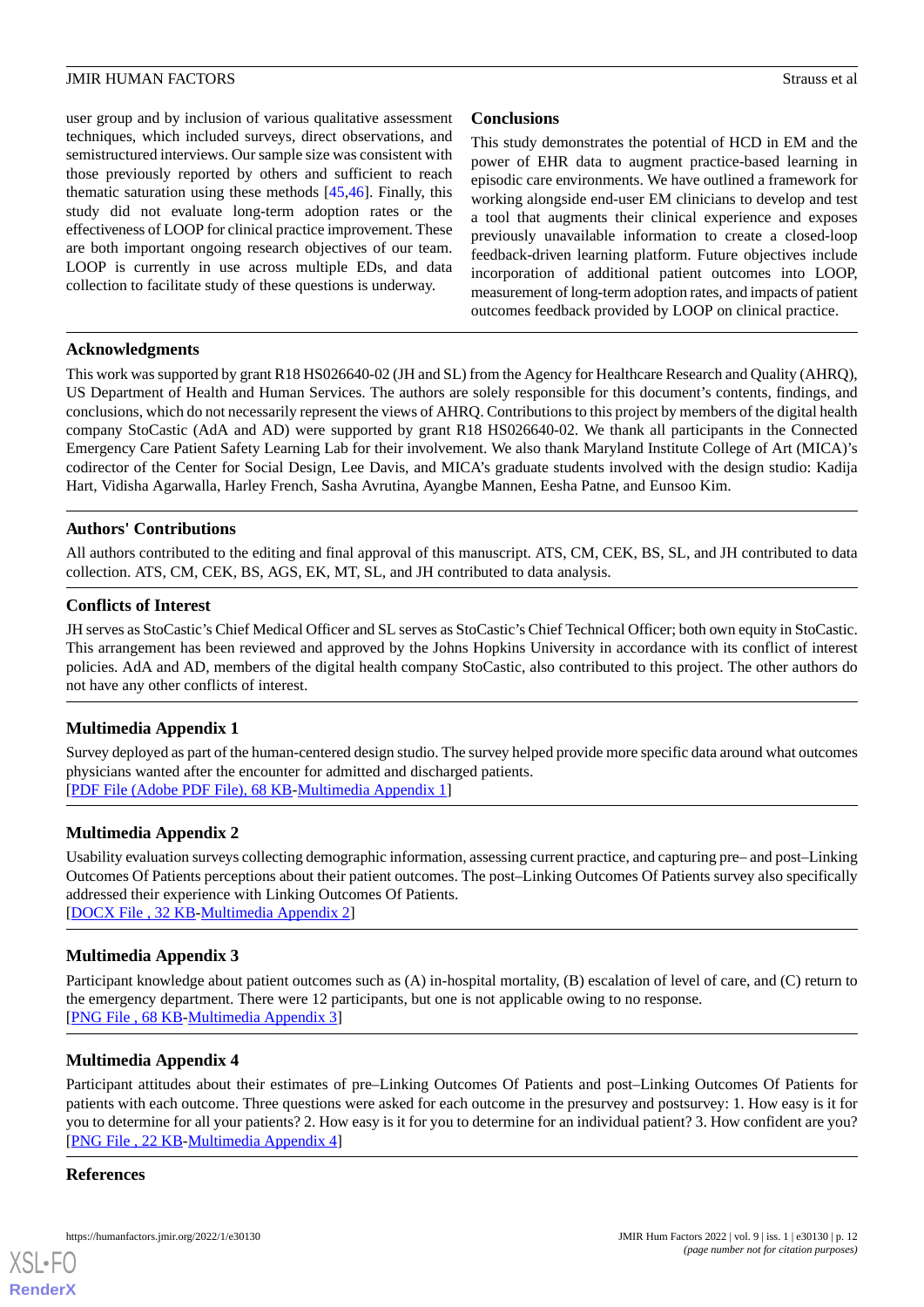- <span id="page-12-0"></span>1. Staker LV. Practice-based learning for improvement: the pursuit of clinical excellence. Tex Med 2000 Oct;96(10):53-60. [Medline: [11070736](http://www.ncbi.nlm.nih.gov/entrez/query.fcgi?cmd=Retrieve&db=PubMed&list_uids=11070736&dopt=Abstract)]
- <span id="page-12-2"></span><span id="page-12-1"></span>2. Hayden SR, Dufel S, Shih R. Definitions and competencies for practice-based learning and improvement. Acad Emerg Med 2002 Nov;9(11):1242-1248 [\[FREE Full text\]](https://onlinelibrary.wiley.com/resolve/openurl?genre=article&sid=nlm:pubmed&issn=1069-6563&date=2002&volume=9&issue=11&spage=1242) [doi: [10.1111/j.1553-2712.2002.tb01584.x](http://dx.doi.org/10.1111/j.1553-2712.2002.tb01584.x)] [Medline: [12414478\]](http://www.ncbi.nlm.nih.gov/entrez/query.fcgi?cmd=Retrieve&db=PubMed&list_uids=12414478&dopt=Abstract)
- <span id="page-12-3"></span>3. Burke AE, Benson B, Englander R, Carraccio C, Hicks PJ. Domain of competence: Practice-based learning and improvement. Acad Pediatr 2014;14(2 Suppl):S38-S54. [doi: [10.1016/j.acap.2013.11.018](http://dx.doi.org/10.1016/j.acap.2013.11.018)] [Medline: [24602636](http://www.ncbi.nlm.nih.gov/entrez/query.fcgi?cmd=Retrieve&db=PubMed&list_uids=24602636&dopt=Abstract)]
- <span id="page-12-4"></span>4. Epstein RM. Mindful practice. JAMA 1999 Sep 01;282(9):833-839. [doi: [10.1001/jama.282.9.833\]](http://dx.doi.org/10.1001/jama.282.9.833) [Medline: [10478689\]](http://www.ncbi.nlm.nih.gov/entrez/query.fcgi?cmd=Retrieve&db=PubMed&list_uids=10478689&dopt=Abstract)
- <span id="page-12-5"></span>5. Berwick DM. Developing and testing changes in delivery of care. Ann Intern Med 1998 Apr 15;128(8):651-656. [doi: [10.7326/0003-4819-128-8-199804150-00009](http://dx.doi.org/10.7326/0003-4819-128-8-199804150-00009)] [Medline: [9537939](http://www.ncbi.nlm.nih.gov/entrez/query.fcgi?cmd=Retrieve&db=PubMed&list_uids=9537939&dopt=Abstract)]
- <span id="page-12-6"></span>6. Croskerry P. The feedback sanction. Acad Emerg Med 2000 Nov;7(11):1232-1238 [[FREE Full text](https://onlinelibrary.wiley.com/resolve/openurl?genre=article&sid=nlm:pubmed&issn=1069-6563&date=2000&volume=7&issue=11&spage=1232)] [doi: [10.1111/j.1553-2712.2000.tb00468.x\]](http://dx.doi.org/10.1111/j.1553-2712.2000.tb00468.x) [Medline: [11073471\]](http://www.ncbi.nlm.nih.gov/entrez/query.fcgi?cmd=Retrieve&db=PubMed&list_uids=11073471&dopt=Abstract)
- <span id="page-12-7"></span>7. Ericsson KA. Deliberate practice and the acquisition and maintenance of expert performance in medicine and related domains. Acad Med 2004 Oct;79(10 Suppl):S70-S81. [doi: [10.1097/00001888-200410001-00022\]](http://dx.doi.org/10.1097/00001888-200410001-00022) [Medline: [15383395](http://www.ncbi.nlm.nih.gov/entrez/query.fcgi?cmd=Retrieve&db=PubMed&list_uids=15383395&dopt=Abstract)]
- <span id="page-12-8"></span>8. Dine C, Miller J, Fuld A, Bellini L, Iwashyna T. Educating Physicians-in-Training About Resource Utilization and Their Own Outcomes of Care in the Inpatient Setting. J Grad Med Educ 2010 Jun;2(2):175-180 [[FREE Full text](http://europepmc.org/abstract/MED/21975616)] [doi: [10.4300/JGME-D-10-00021.1\]](http://dx.doi.org/10.4300/JGME-D-10-00021.1) [Medline: [21975616](http://www.ncbi.nlm.nih.gov/entrez/query.fcgi?cmd=Retrieve&db=PubMed&list_uids=21975616&dopt=Abstract)]
- <span id="page-12-9"></span>9. Maggard-Gibbons M. The use of report cards and outcome measurements to improve the safety of surgical care: the American College of Surgeons National Surgical Quality Improvement Program. BMJ Qual Saf 2014 Jul;23(7):589-599 [[FREE Full text](http://qualitysafety.bmj.com/lookup/pmidlookup?view=long&pmid=24748371)] [doi: [10.1136/bmjqs-2013-002223\]](http://dx.doi.org/10.1136/bmjqs-2013-002223) [Medline: [24748371\]](http://www.ncbi.nlm.nih.gov/entrez/query.fcgi?cmd=Retrieve&db=PubMed&list_uids=24748371&dopt=Abstract)
- <span id="page-12-10"></span>10. Lavoie CF, Plint AC, Clifford TJ, Gaboury I. "I never hear what happens, even if they die": a survey of emergency physicians about outcome feedback. CJEM 2009 Nov;11(6):523-528. [doi: [10.1017/s1481803500011787](http://dx.doi.org/10.1017/s1481803500011787)] [Medline: [19922711\]](http://www.ncbi.nlm.nih.gov/entrez/query.fcgi?cmd=Retrieve&db=PubMed&list_uids=19922711&dopt=Abstract)
- <span id="page-12-11"></span>11. Juntti-Patinen L, Kuitunen T, Pere P, Neuvonen PJ. Drug-related visits to a district hospital emergency room. Basic Clin Pharmacol Toxicol 2006 Feb;98(2):212-217 [\[FREE Full text\]](https://doi.org/10.1111/j.1742-7843.2006.pto_264.x) [doi: [10.1111/j.1742-7843.2006.pto\\_264.x](http://dx.doi.org/10.1111/j.1742-7843.2006.pto_264.x)] [Medline: [16445597](http://www.ncbi.nlm.nih.gov/entrez/query.fcgi?cmd=Retrieve&db=PubMed&list_uids=16445597&dopt=Abstract)]
- 12. National hospital ambulatory medical care survey: emergency department summary tables. Center for Disease Control and Prevention (CDC). URL: [https://www.cdc.gov/nchs/data/nhamcs/web\\_tables/2016\\_ed\\_web\\_tables.pdf](https://www.cdc.gov/nchs/data/nhamcs/web_tables/2016_ed_web_tables.pdf) [accessed 2021-01-01]
- <span id="page-12-12"></span>13. Kovacs G, Croskerry P. Clinical decision making: an emergency medicine perspective. Acad Emerg Med 1999 Sep;6(9):947-952 [[FREE Full text](https://onlinelibrary.wiley.com/resolve/openurl?genre=article&sid=nlm:pubmed&issn=1069-6563&date=1999&volume=6&issue=9&spage=947)] [doi: [10.1111/j.1553-2712.1999.tb01246.x\]](http://dx.doi.org/10.1111/j.1553-2712.1999.tb01246.x) [Medline: [10490259\]](http://www.ncbi.nlm.nih.gov/entrez/query.fcgi?cmd=Retrieve&db=PubMed&list_uids=10490259&dopt=Abstract)
- <span id="page-12-13"></span>14. Zavala AM, Day GE, Plummer D, Bamford-Wade A. Decision-making under pressure: medical errors in uncertain and dynamic environments. Aust. Health Review 2018;42(4):395. [doi: [10.1071/ah16088](http://dx.doi.org/10.1071/ah16088)]
- <span id="page-12-14"></span>15. Augustine J. The trip down admission lane. ACEP Now. URL: [https://www.acepnow.com/wp-content/uploads/2019/12/](https://www.acepnow.com/wp-content/uploads/2019/12/ACEP_December_2019.pdf) [ACEP\\_December\\_2019.pdf](https://www.acepnow.com/wp-content/uploads/2019/12/ACEP_December_2019.pdf) [accessed 2022-03-14]
- <span id="page-12-15"></span>16. Niska R, Bhuiya F, Xu J. National Hospital Ambulatory Medical Care Survey: 2007 emergency department summary. Natl Health Stat Report 2010 Aug 06(26):1-31 [\[FREE Full text\]](https://www.cdc.gov/nchs/data/nhsr/nhsr026.pdf) [Medline: [20726217\]](http://www.ncbi.nlm.nih.gov/entrez/query.fcgi?cmd=Retrieve&db=PubMed&list_uids=20726217&dopt=Abstract)
- <span id="page-12-16"></span>17. Lavoie CF, Schachter H, Stewart AT, McGowan J. Does outcome feedback make you a better emergency physician? A systematic review and research framework proposal. CJEM 2009 Nov;11(6):545-552. [doi: [10.1017/s1481803500011829](http://dx.doi.org/10.1017/s1481803500011829)] [Medline: [19922715](http://www.ncbi.nlm.nih.gov/entrez/query.fcgi?cmd=Retrieve&db=PubMed&list_uids=19922715&dopt=Abstract)]
- <span id="page-12-17"></span>18. Chern C, How C, Wang L, Lee C, Graff L. Decreasing clinically significant adverse events using feedback to emergency physicians of telephone follow-up outcomes. Ann Emerg Med 2005 Jan;45(1):15-23. [doi: [10.1016/j.annemergmed.2004.08.012](http://dx.doi.org/10.1016/j.annemergmed.2004.08.012)] [Medline: [15635301\]](http://www.ncbi.nlm.nih.gov/entrez/query.fcgi?cmd=Retrieve&db=PubMed&list_uids=15635301&dopt=Abstract)
- <span id="page-12-19"></span><span id="page-12-18"></span>19. Kruse CS, Goswamy R, Raval Y, Marawi S. Challenges and Opportunities of Big Data in Health Care: A Systematic Review. JMIR Med Inform 2016 Nov 21;4(4):e38 [[FREE Full text](https://medinform.jmir.org/2016/4/e38/)] [doi: [10.2196/medinform.5359\]](http://dx.doi.org/10.2196/medinform.5359) [Medline: [27872036](http://www.ncbi.nlm.nih.gov/entrez/query.fcgi?cmd=Retrieve&db=PubMed&list_uids=27872036&dopt=Abstract)]
- <span id="page-12-20"></span>20. Janke AT, Overbeek DL, Kocher KE, Levy PD. Exploring the Potential of Predictive Analytics and Big Data in Emergency Care. Ann Emerg Med 2016 Feb;67(2):227-236. [doi: [10.1016/j.annemergmed.2015.06.024\]](http://dx.doi.org/10.1016/j.annemergmed.2015.06.024) [Medline: [26215667\]](http://www.ncbi.nlm.nih.gov/entrez/query.fcgi?cmd=Retrieve&db=PubMed&list_uids=26215667&dopt=Abstract)
- 21. Melles M, Albayrak A, Goossens R. Innovating health care: key characteristics of human-centered design. Int J Qual Health Care 2021 Jan 12;33(Supplement\_1):37-44 [\[FREE Full text\]](http://europepmc.org/abstract/MED/33068104) [doi: [10.1093/intqhc/mzaa127](http://dx.doi.org/10.1093/intqhc/mzaa127)] [Medline: [33068104\]](http://www.ncbi.nlm.nih.gov/entrez/query.fcgi?cmd=Retrieve&db=PubMed&list_uids=33068104&dopt=Abstract)
- <span id="page-12-21"></span>22. Graff L, Stevens C, Spaite D, Foody J. Measuring and improving quality in emergency medicine. Acad Emerg Med 2002 Nov;9(11):1091-1107 [[FREE Full text](https://onlinelibrary.wiley.com/resolve/openurl?genre=article&sid=nlm:pubmed&issn=1069-6563&date=2002&volume=9&issue=11&spage=1091)] [doi: [10.1111/j.1553-2712.2002.tb01563.x\]](http://dx.doi.org/10.1111/j.1553-2712.2002.tb01563.x) [Medline: [12414457](http://www.ncbi.nlm.nih.gov/entrez/query.fcgi?cmd=Retrieve&db=PubMed&list_uids=12414457&dopt=Abstract)]
- <span id="page-12-23"></span><span id="page-12-22"></span>23. Claeys KC, Lagnf AM, Patel TB, Jacob MG, Davis SL, Rybak MJ. Acute Bacterial Skin and Skin Structure Infections Treated with Intravenous Antibiotics in the Emergency Department or Observational Unit: Experience at the Detroit Medical Center. Infect Dis Ther 2015 Jun;4(2):173-186 [[FREE Full text](http://europepmc.org/abstract/MED/26055392)] [doi: [10.1007/s40121-015-0069-7\]](http://dx.doi.org/10.1007/s40121-015-0069-7) [Medline: [26055392\]](http://www.ncbi.nlm.nih.gov/entrez/query.fcgi?cmd=Retrieve&db=PubMed&list_uids=26055392&dopt=Abstract)
- <span id="page-12-24"></span>24. Collier K. Introducing agile analytics. In: Agile Analytics: A Value-driven Approach to Business Intelligence and Data Warehousing. Boston, MA: Addison-Wesley Professional; Jul 27, 2011:3-23.
- 25. What is agile software development? Agile Alliance. 2019. URL: <https://www.agilealliance.org/agile101/> [accessed 2020-11-29]
- 26. Sadosty AT, Stead LG, Boie ET, Goyal DG, Weaver AL, Decker WW. Evaluation of the Educational Utility of Patient Follow-up. Acad Emergency Med 2004 May;11(5):715-719. [doi: [10.1111/j.1553-2712.2004.tb02422.x\]](http://dx.doi.org/10.1111/j.1553-2712.2004.tb02422.x)
- 27. Bentley B, DeBehnke D, Ma O. Survey of follow-up systems in emergency medicine residencies: analysis and proposal. Acad Emerg Med 1994;1(2):1116-1120 [\[FREE Full text\]](https://onlinelibrary.wiley.com/resolve/openurl?genre=article&sid=nlm:pubmed&issn=1069-6563&date=1994&volume=1&issue=2&spage=1116) [Medline: [7621161](http://www.ncbi.nlm.nih.gov/entrez/query.fcgi?cmd=Retrieve&db=PubMed&list_uids=7621161&dopt=Abstract)]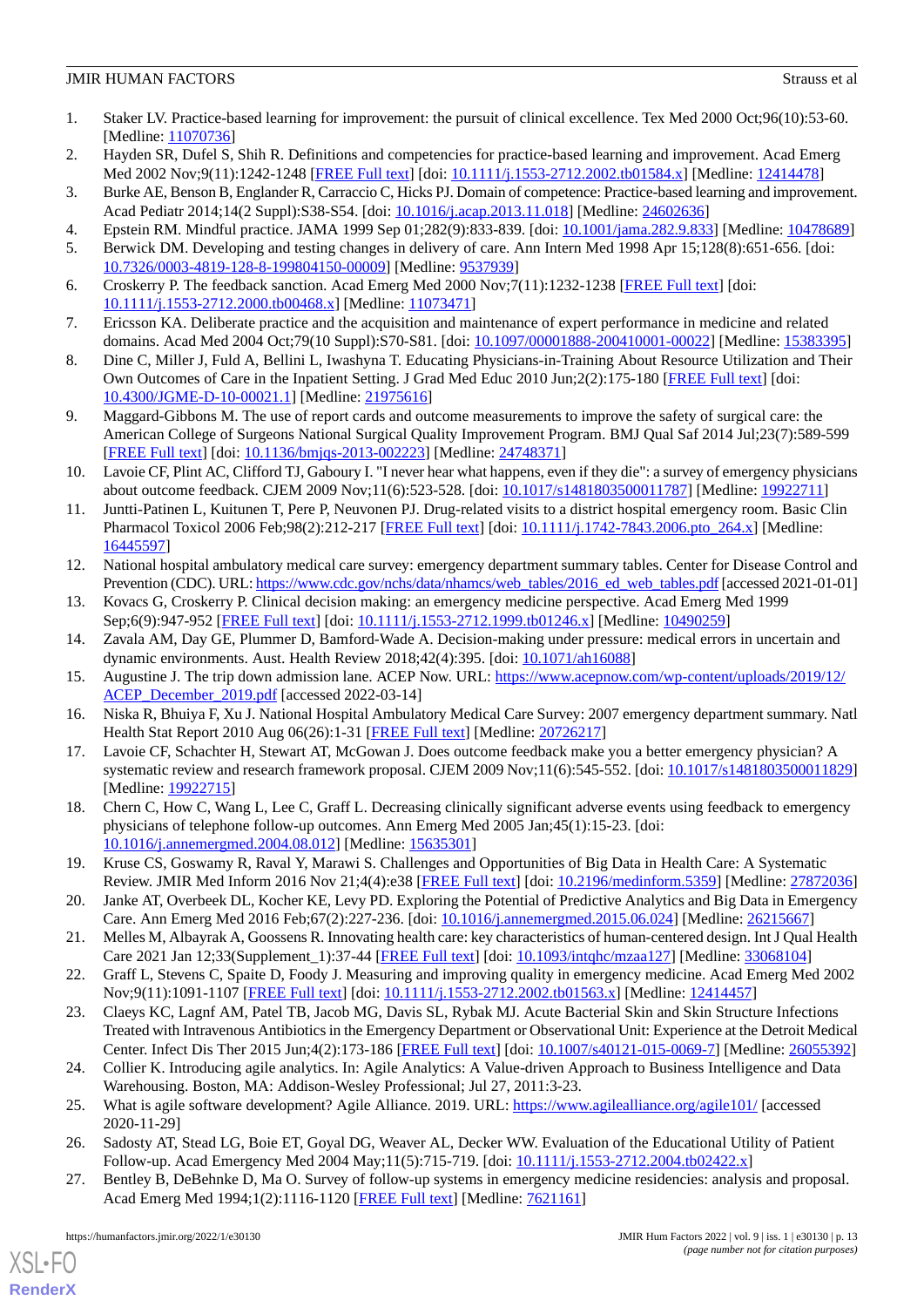- 28. Gupta R, Siemens I, Campbell S. The use of outcome feedback by emergency medicine physicians: Results of a physician survey. World J Emerg Med 2019;10(1):14-18 [\[FREE Full text\]](http://europepmc.org/abstract/MED/30598713) [doi: [10.5847/wjem.j.1920-8642.2019.01.002\]](http://dx.doi.org/10.5847/wjem.j.1920-8642.2019.01.002) [Medline: [30598713](http://www.ncbi.nlm.nih.gov/entrez/query.fcgi?cmd=Retrieve&db=PubMed&list_uids=30598713&dopt=Abstract)]
- <span id="page-13-1"></span><span id="page-13-0"></span>29. Wogan JM. Emergency department follow-up of hospitalized patients. Am J Emerg Med 2000 Jul;18(4):510-511. [doi: [10.1053/ajem.2000.7895](http://dx.doi.org/10.1053/ajem.2000.7895)] [Medline: [10919557](http://www.ncbi.nlm.nih.gov/entrez/query.fcgi?cmd=Retrieve&db=PubMed&list_uids=10919557&dopt=Abstract)]
- 30. Bowen JL, Ilgen JS, Irby DM, Ten Cate O, O'Brien BC. "You Have to Know the End of the Story": Motivations to Follow Up After Transitions of Clinical Responsibility. Acad Med 2017 Nov;92(11S Association of American Medical Colleges Learn Serve Lead: Proceedings of the 56th Annual Research in Medical Education Sessions):S48-S54. [doi: [10.1097/ACM.0000000000001919\]](http://dx.doi.org/10.1097/ACM.0000000000001919) [Medline: [29065023](http://www.ncbi.nlm.nih.gov/entrez/query.fcgi?cmd=Retrieve&db=PubMed&list_uids=29065023&dopt=Abstract)]
- <span id="page-13-3"></span><span id="page-13-2"></span>31. Bowen JL, O'Brien BC, Ilgen JS, Irby DM, Ten Cate O. Chart stalking, list making, and physicians' efforts to track patients' outcomes after transitioning responsibility. Med Educ 2018 Apr;52(4):404-413. [doi: [10.1111/medu.13509\]](http://dx.doi.org/10.1111/medu.13509) [Medline: [29383741](http://www.ncbi.nlm.nih.gov/entrez/query.fcgi?cmd=Retrieve&db=PubMed&list_uids=29383741&dopt=Abstract)]
- 32. McDaniel RR, Jordan ME, Fleeman BF. Surprise, Surprise, Surprise! A complexity science view of the unexpected. Health Care Manage Rev 2003;28(3):266-278. [doi: [10.1097/00004010-200307000-00008\]](http://dx.doi.org/10.1097/00004010-200307000-00008) [Medline: [12940348\]](http://www.ncbi.nlm.nih.gov/entrez/query.fcgi?cmd=Retrieve&db=PubMed&list_uids=12940348&dopt=Abstract)
- <span id="page-13-4"></span>33. Vincent C. Understanding and Responding to Adverse Events. N Engl J Med 2003 Mar 13;348(11):1051-1056. [doi: [10.1056/nejmhpr020760](http://dx.doi.org/10.1056/nejmhpr020760)]
- <span id="page-13-5"></span>34. Adams L. Learning a new skill is easier said than done. Gordon Training International. URL: [https://www.gordontraining.com/](https://www.gordontraining.com/free-workplace-articles/learning-a-new-skill-is-easier-said-than-done/) [free-workplace-articles/learning-a-new-skill-is-easier-said-than-done/](https://www.gordontraining.com/free-workplace-articles/learning-a-new-skill-is-easier-said-than-done/) [accessed 2021-04-29]
- <span id="page-13-13"></span>35. Mazor I, Heart T, Even A. Simulating the impact of an online digital dashboard in emergency departments on patients length of stay. Journal of Decision Systems 2016 Jun 16;25(sup1):343-353. [doi: [10.1080/12460125.2016.1187422\]](http://dx.doi.org/10.1080/12460125.2016.1187422)
- <span id="page-13-6"></span>36. Franklin A, Gantela S, Shifarraw S, Johnson TR, Robinson DJ, King BR, et al. Dashboard visualizations: Supporting real-time throughput decision-making. J Biomed Inform 2017 Jul;71:211-221 [[FREE Full text](https://linkinghub.elsevier.com/retrieve/pii/S1532-0464(17)30123-5)] [doi: [10.1016/j.jbi.2017.05.024](http://dx.doi.org/10.1016/j.jbi.2017.05.024)] [Medline: [28579532\]](http://www.ncbi.nlm.nih.gov/entrez/query.fcgi?cmd=Retrieve&db=PubMed&list_uids=28579532&dopt=Abstract)
- <span id="page-13-7"></span>37. Yoo J, Jung KY, Kim T, Lee T, Hwang SY, Yoon H, et al. A Real-Time Autonomous Dashboard for the Emergency Department: 5-Year Case Study. JMIR Mhealth Uhealth 2018 Nov 22;6(11):e10666 [\[FREE Full text\]](https://mhealth.jmir.org/2018/11/e10666/) [doi: [10.2196/10666](http://dx.doi.org/10.2196/10666)] [Medline: [30467100](http://www.ncbi.nlm.nih.gov/entrez/query.fcgi?cmd=Retrieve&db=PubMed&list_uids=30467100&dopt=Abstract)]
- <span id="page-13-8"></span>38. Ericsson K. An expert-performance perspective of research on medical expertise: the study of clinical performance. Med Educ 2007 Dec;41(12):1124-1130. [doi: [10.1111/j.1365-2923.2007.02946.x\]](http://dx.doi.org/10.1111/j.1365-2923.2007.02946.x) [Medline: [18045365](http://www.ncbi.nlm.nih.gov/entrez/query.fcgi?cmd=Retrieve&db=PubMed&list_uids=18045365&dopt=Abstract)]
- <span id="page-13-9"></span>39. Duvivier RJ, van Dalen J, Muijtjens AM, Moulaert VR, van der Vleuten CP, Scherpbier AJ. The role of deliberate practice in the acquisition of clinical skills. BMC Med Educ 2011 Dec 06;11:101 [[FREE Full text\]](https://bmcmededuc.biomedcentral.com/articles/10.1186/1472-6920-11-101) [doi: [10.1186/1472-6920-11-101\]](http://dx.doi.org/10.1186/1472-6920-11-101) [Medline: [22141427](http://www.ncbi.nlm.nih.gov/entrez/query.fcgi?cmd=Retrieve&db=PubMed&list_uids=22141427&dopt=Abstract)]
- <span id="page-13-11"></span><span id="page-13-10"></span>40. Perlin JB, Baker DB, Brailer DJ, Fridsma DB, Frisse ME, Halamka JD, et al. Information Technology Interoperability and Use for Better Care and Evidence: A Vital Direction for Health and Health Care. NAM Perspectives 2016 Sep 19;6(9):1-16.  $[doi: 10.31478/201609r]$  $[doi: 10.31478/201609r]$
- <span id="page-13-12"></span>41. Wright M, Dunbar S, Macpherson B, Moretti E, Del Fiol G, Bolte J, et al. Toward Designing Information Display to Support Critical Care. Appl Clin Inform 2017 Dec 18;07(04):912-929. [doi: [10.4338/aci-2016-03-ra-0033](http://dx.doi.org/10.4338/aci-2016-03-ra-0033)]
- <span id="page-13-14"></span>42. Kraiger K, Ford J, Salas E. Application of cognitive, skill-based, and affective theories of learning outcomes to new methods of training evaluation. Journal of Applied Psychology 1993 Nov;78(2):311-328. [doi: [10.1037//0021-9010.78.2.311](http://dx.doi.org/10.1037//0021-9010.78.2.311)]
- <span id="page-13-15"></span>43. Ghazisaeidi M, Safdari R, Torabi M, Mirzaee M, Farzi J, Goodini A. Development of Performance Dashboards in Healthcare Sector: Key Practical Issues. Acta Inform Med 2015 Oct;23(5):317-321 [[FREE Full text\]](http://europepmc.org/abstract/MED/26635442) [doi: [10.5455/aim.2015.23.317-321\]](http://dx.doi.org/10.5455/aim.2015.23.317-321) [Medline: [26635442](http://www.ncbi.nlm.nih.gov/entrez/query.fcgi?cmd=Retrieve&db=PubMed&list_uids=26635442&dopt=Abstract)]
- <span id="page-13-16"></span>44. Swartz JL, Cimino JJ, Fred MR, Green RA, Vawdrey DK. Designing a clinical dashboard to fill information gaps in the emergency department. AMIA Annu Symp Proc 2014;2014:1098-1104 [[FREE Full text](http://europepmc.org/abstract/MED/25954420)] [Medline: [25954420](http://www.ncbi.nlm.nih.gov/entrez/query.fcgi?cmd=Retrieve&db=PubMed&list_uids=25954420&dopt=Abstract)]
- 45. Ryan GW, Bernard HR. Techniques to Identify Themes. Field Methods 2016 Jul 24;15(1):85-109. [doi: [10.1177/1525822x02239569\]](http://dx.doi.org/10.1177/1525822x02239569)
- 46. Guest G, Bunce A, Johnson L. How Many Interviews Are Enough? Field Methods 2016 Jul 21;18(1):59-82. [doi: [10.1177/1525822X05279903](http://dx.doi.org/10.1177/1525822X05279903)]

# **Abbreviations**

[XSL](http://www.w3.org/Style/XSL)•FO **[RenderX](http://www.renderx.com/)**

**ABMS:** American Board of Medical Specialties **ACGME:** Accreditation Council for Graduate Medical Education **CDEM:** Center for Data Science in Emergency Medicine **ED:** emergency department **EHR:** electronic health record **EM:** emergency medicine **HCD:** human-centered design **LOOP:** Linking Outcomes Of Patients **MICA:** Maryland Institute College of Art